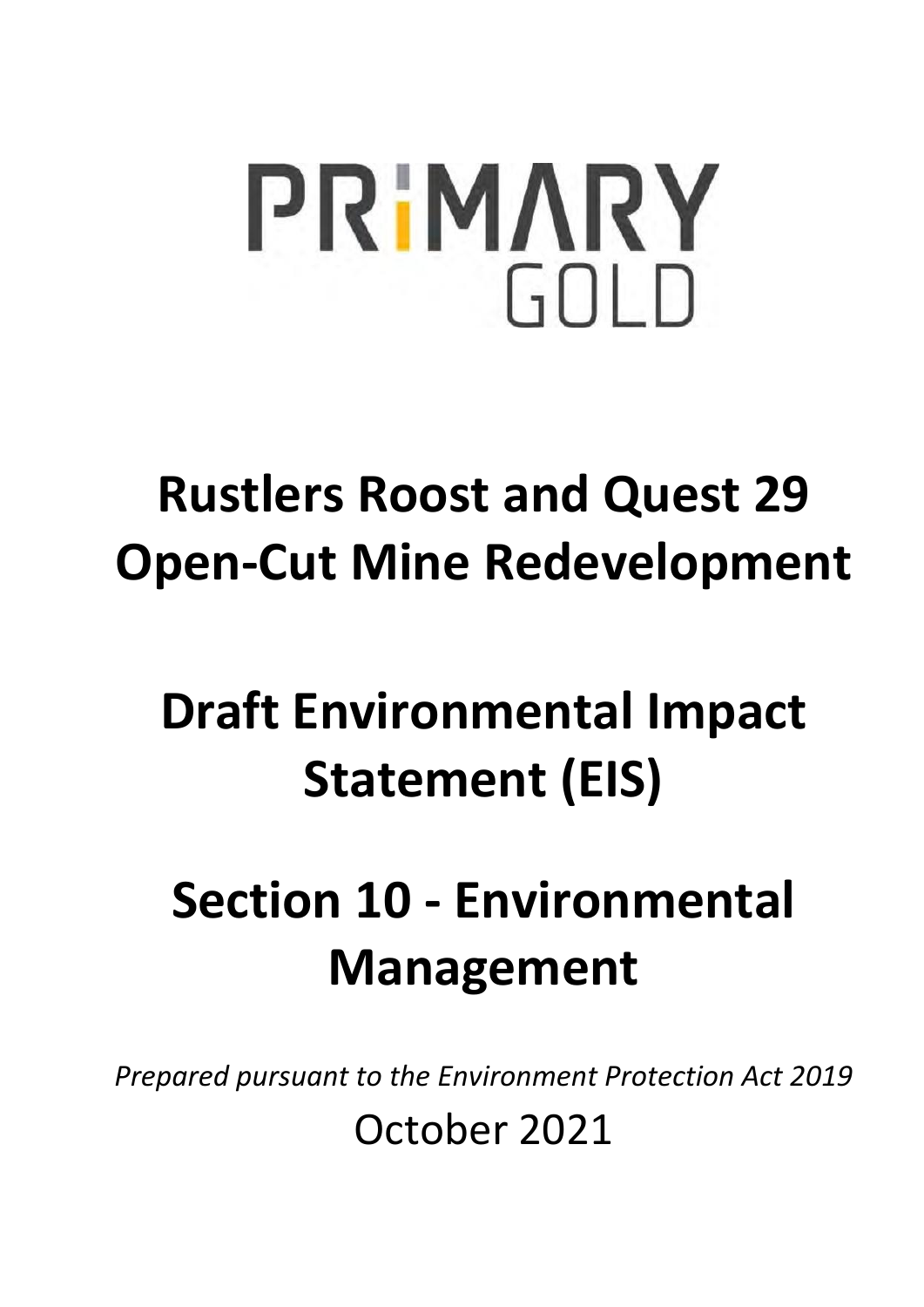## **Table of Contents**

| 1.1   |  |
|-------|--|
| 1.2   |  |
| 1.3   |  |
| 1.4   |  |
| 1.4.1 |  |
| 1.4.2 |  |
| 1.4.3 |  |
| 1.5   |  |
| 1.6   |  |
| 1.6.1 |  |
| 1.6.2 |  |
| 1.6.3 |  |
| 1.7   |  |
| 1.8   |  |
| 1.9   |  |
| 1.10  |  |
|       |  |
| 2.1   |  |
| 2.1.1 |  |
| 2.1.2 |  |
| 2.2   |  |
| 2.2.1 |  |
| 2.2.2 |  |
| 2.2.3 |  |
| 2.2.4 |  |
| 2.2.5 |  |
| 2.3   |  |
|       |  |
| 3.1   |  |
| 3.1.1 |  |
| 3.1.2 |  |
| 3.2   |  |
| 3.2.1 |  |
| 3.2.2 |  |
| 3.2.3 |  |
| 3.3   |  |
| 3.3.1 |  |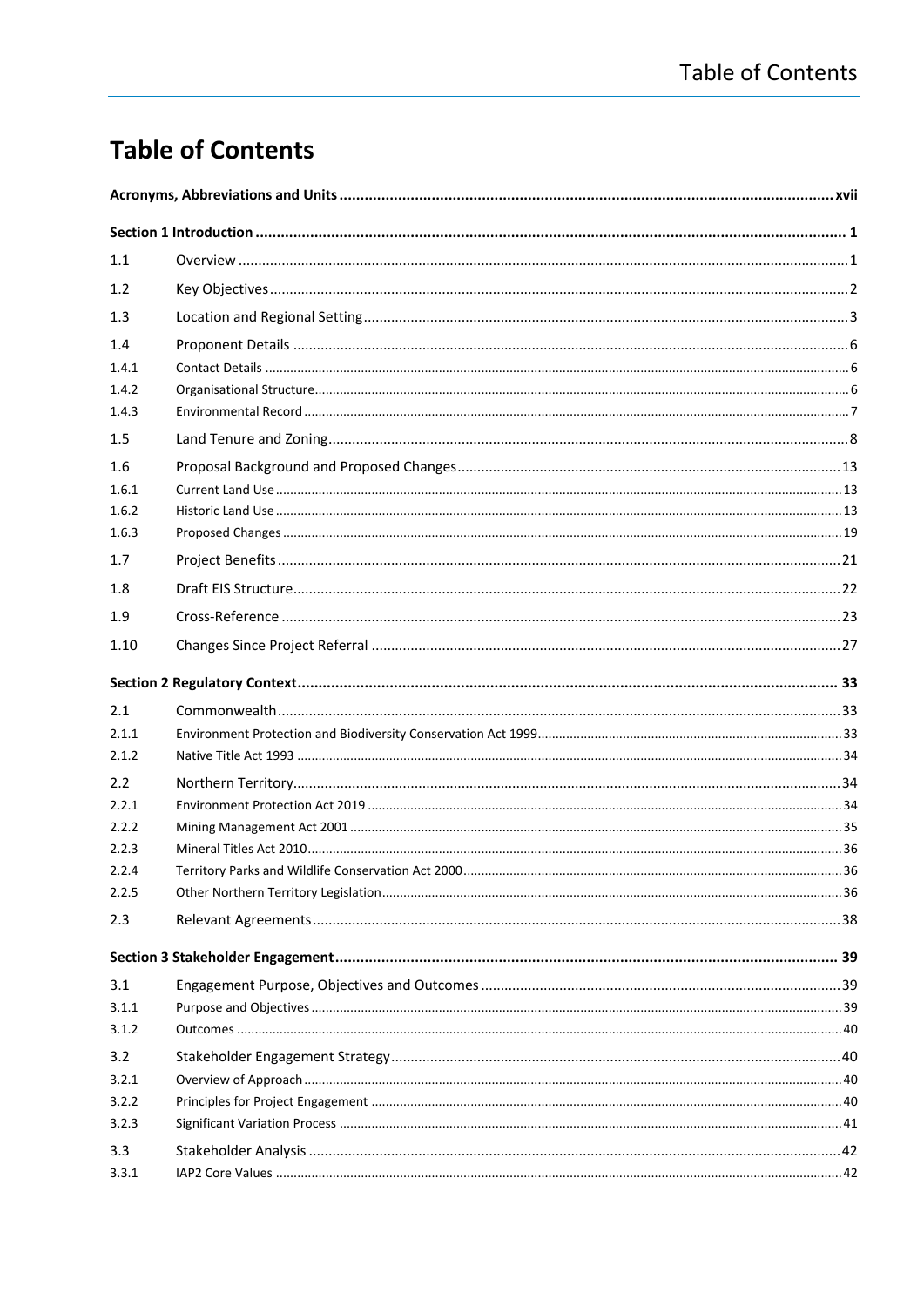| 3.3.2  |  |
|--------|--|
| 3.4    |  |
| 3.5    |  |
| 3.6    |  |
| 3.7    |  |
| 3.8    |  |
|        |  |
|        |  |
| 4.1    |  |
| 4.2    |  |
| 4.3    |  |
| 4.3.1  |  |
| 4.3.2  |  |
| 4.4    |  |
| 4.4.1  |  |
| 4.4.2  |  |
| 4.4.3  |  |
| 4.4.4  |  |
| 4.5    |  |
| 4.5.1  |  |
| 4.5.2  |  |
| 4.5.3  |  |
| 4.5.4  |  |
| 4.5.5  |  |
| 4.5.6  |  |
| 4.6    |  |
| 4.6.1  |  |
| 4.6.2  |  |
| 4.6.3  |  |
| 4.7    |  |
| 4.7.1  |  |
| 4.7.2  |  |
| 4.8    |  |
| 4.9    |  |
| 4.9.1  |  |
| 4.9.2  |  |
| 4.10   |  |
| 4.10.1 |  |
| 4.10.2 |  |
| 4.10.3 |  |
| 4.10.4 |  |
| 4.10.5 |  |
| 4.11   |  |
| 4.11.1 |  |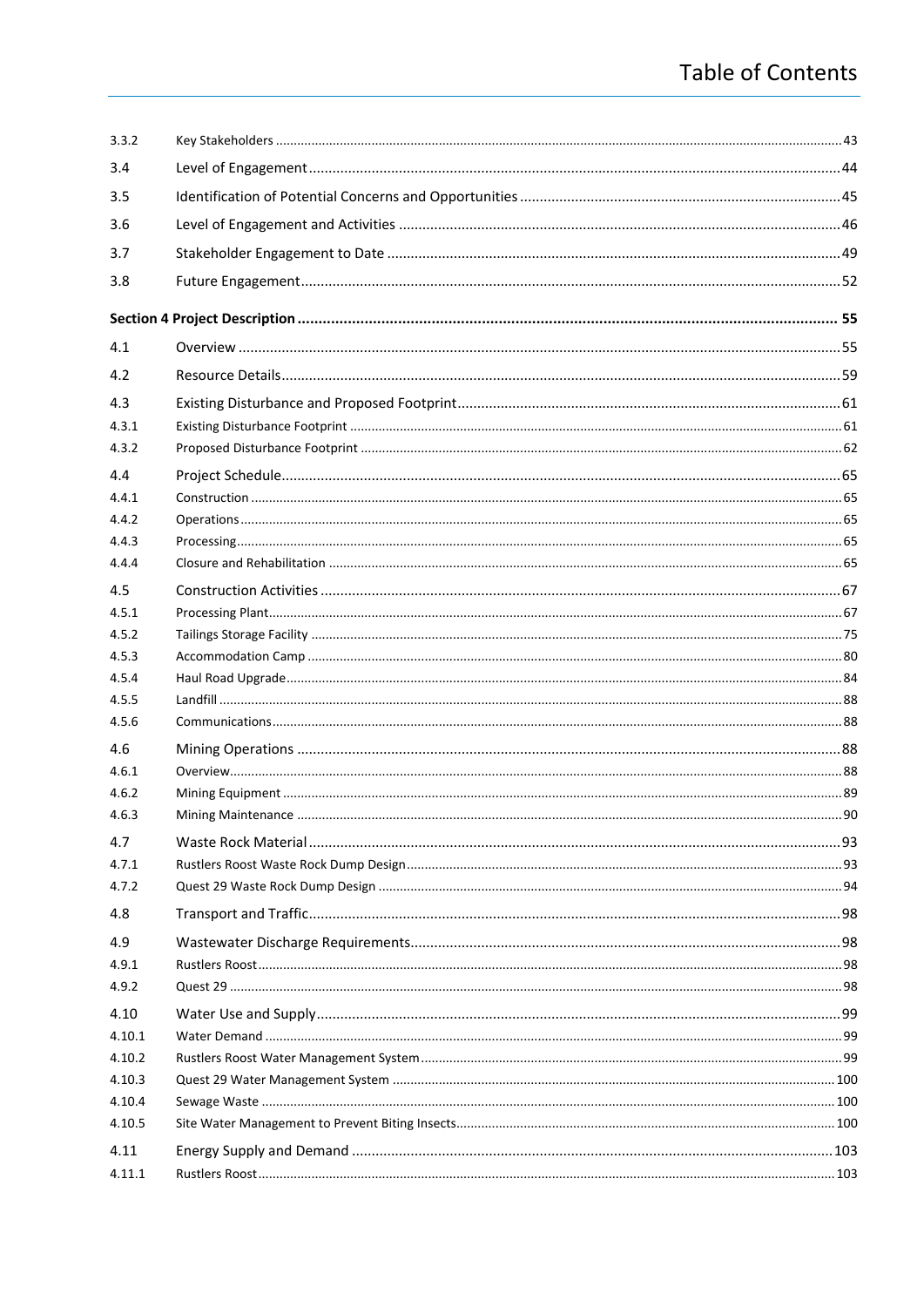| 4.11.2 |  |
|--------|--|
| 4.12   |  |
| 4.13   |  |
| 4.13.1 |  |
| 4.13.2 |  |
| 4.14   |  |
| 4.15   |  |
| 4.15.1 |  |
| 4.15.2 |  |
| 4.15.3 |  |
| 4.15.4 |  |
| 4.15.5 |  |
| 4.15.6 |  |
|        |  |
| 5.1    |  |
| 5.1.1  |  |
| 5.1.2  |  |
| 5.1.3  |  |
| 5.1.4  |  |
| 5.1.5  |  |
| 5.1.6  |  |
| 5.2    |  |
| 5.2.1  |  |
| 5.2.2  |  |
| 5.2.3  |  |
| 5.2.4  |  |
| 5.2.5  |  |
| 5.2.6  |  |
| 5.3    |  |
|        |  |
| 6.1    |  |
| 6.2    |  |
| 6.3    |  |
| 6.3.1  |  |
| 6.3.2  |  |
| 6.3.3  |  |
| 6.3.4  |  |
| 6.3.5  |  |
|        |  |
| 7.1    |  |
| 7.1.1  |  |
| 7.1.2  |  |
| 7.1.3  |  |
|        |  |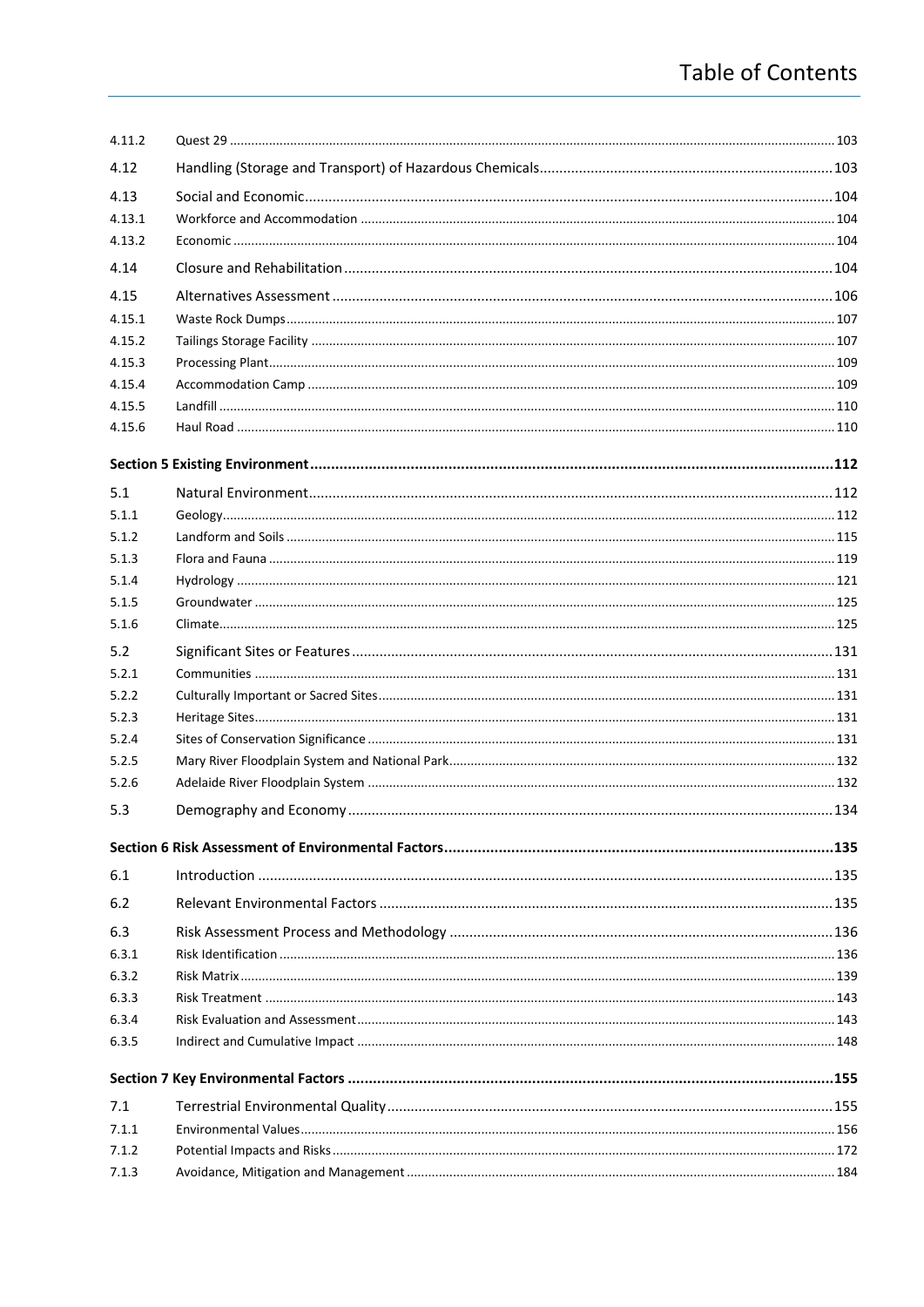| 7.1.4 |  |
|-------|--|
| 7.1.5 |  |
| 7.1.6 |  |
| 7.1.7 |  |
| 7.2   |  |
| 7.2.1 |  |
| 7.2.2 |  |
| 7.2.3 |  |
| 7.2.4 |  |
| 7.2.5 |  |
| 7.2.6 |  |
| 7.2.7 |  |
| 7.3   |  |
| 7.3.1 |  |
| 7.3.2 |  |
| 7.3.3 |  |
| 7.3.4 |  |
| 7.3.5 |  |
| 7.3.6 |  |
| 7.3.7 |  |
| 7.3.8 |  |
| 7.4   |  |
| 7.4.1 |  |
| 7.4.2 |  |
| 7.4.3 |  |
| 7.4.4 |  |
| 7.4.5 |  |
| 7.4.6 |  |
| 7.4.7 |  |
| 7.5   |  |
| 7.5.1 |  |
| 7.5.2 |  |
| 7.5.3 |  |
| 7.5.4 |  |
| 7.5.5 |  |
| 7.5.6 |  |
| 7.5.7 |  |
| 7.6   |  |
| 7.6.1 |  |
| 7.6.2 |  |
| 7.6.3 |  |
| 7.6.4 |  |
| 7.6.5 |  |
| 7.6.6 |  |
| 7.6.7 |  |
| 7.6.8 |  |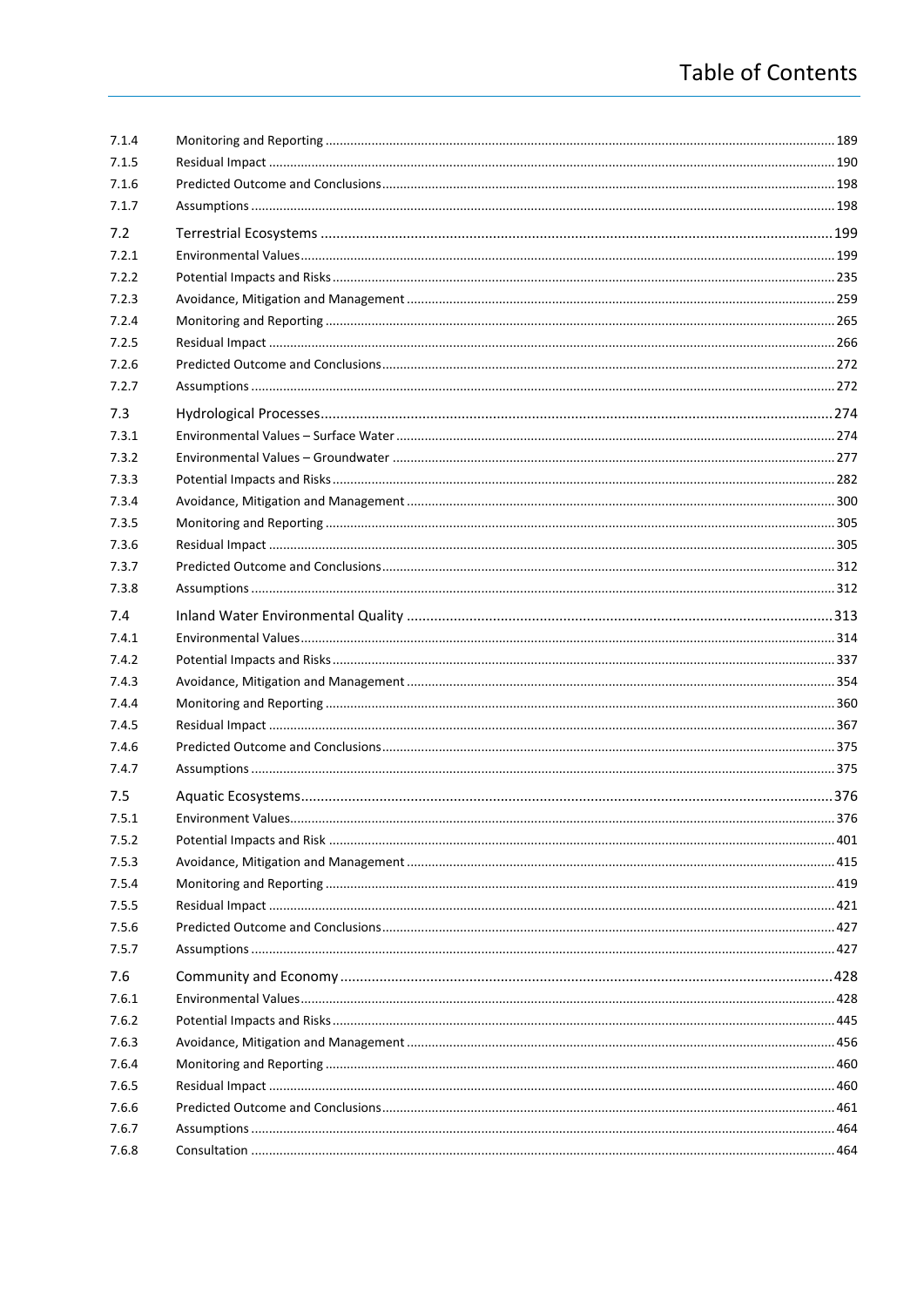| 8.1    |  |
|--------|--|
| 8.1.1  |  |
| 8.1.2  |  |
| 8.1.3  |  |
| 8.1.4  |  |
| 8.2    |  |
| 8.2.1  |  |
| 8.2.2  |  |
| 8.2.3  |  |
| 8.3    |  |
| 8.3.1  |  |
| 8.3.2  |  |
| 8.3.3  |  |
| 8.3.4  |  |
|        |  |
| 9.1    |  |
| 9.2    |  |
| 9.2.1  |  |
| 9.2.2  |  |
| 9.2.3  |  |
| 9.2.4  |  |
|        |  |
|        |  |
|        |  |
| 10.1   |  |
| 10.2   |  |
| 10.3   |  |
| 10.4   |  |
| 10.4.1 |  |
| 10.4.2 |  |
| 10.5   |  |
| 10.5.1 |  |
| 10.5.2 |  |
| 10.6   |  |
| 10.7   |  |
| 10.7.1 |  |
| 10.7.2 |  |
| 10.8   |  |
| 10.8.1 |  |
| 10.8.2 |  |
| 10.8.3 |  |
| 10.8.4 |  |
| 10.8.5 |  |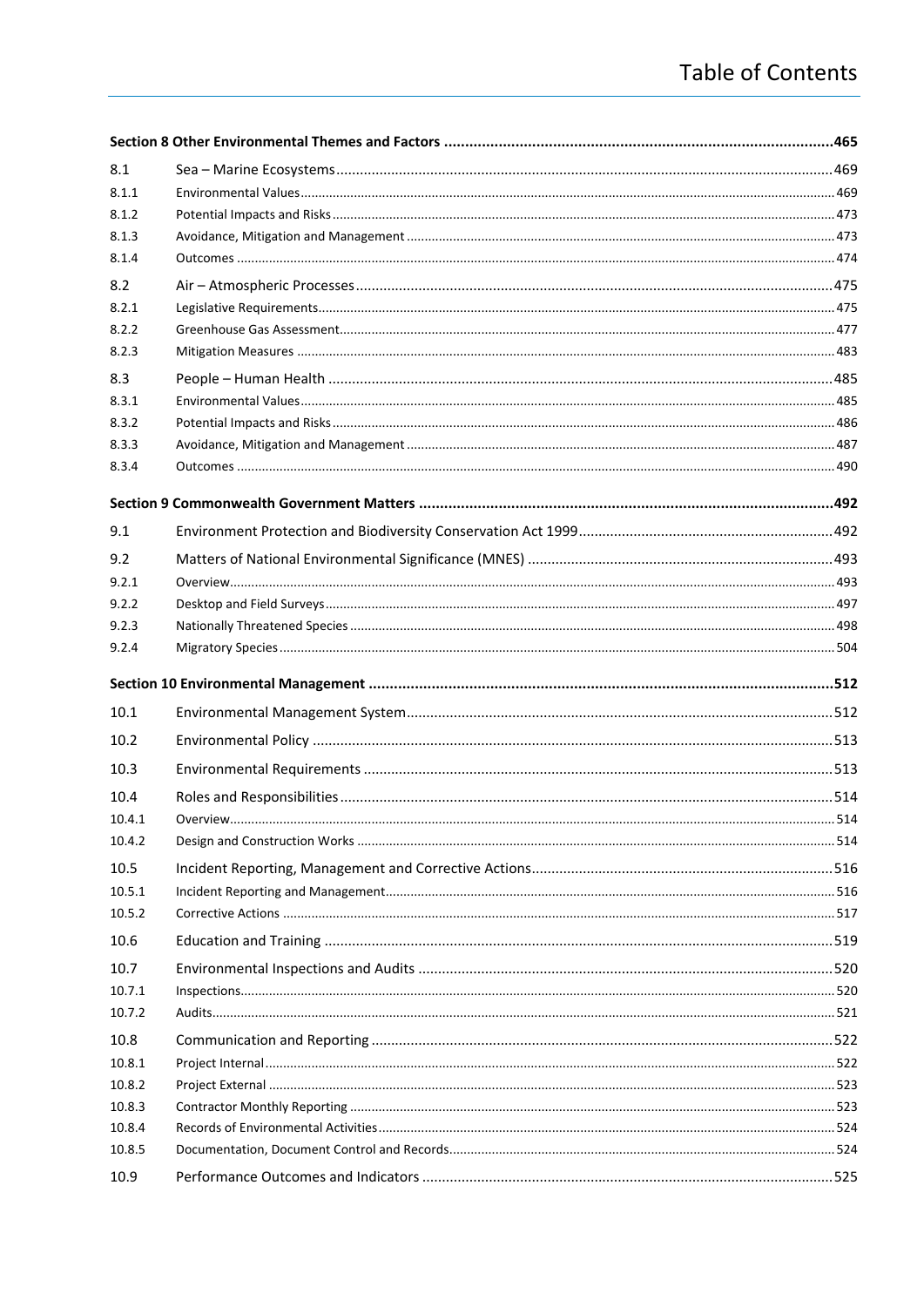| 10.10  |  |
|--------|--|
|        |  |
| 11.1   |  |
| 11.2   |  |
| 11.2.1 |  |
| 11.2.2 |  |
| 11.2.3 |  |
| 11.2.4 |  |
| 11.2.5 |  |
|        |  |
|        |  |
|        |  |
|        |  |
|        |  |
|        |  |
|        |  |
|        |  |
|        |  |
|        |  |
|        |  |
|        |  |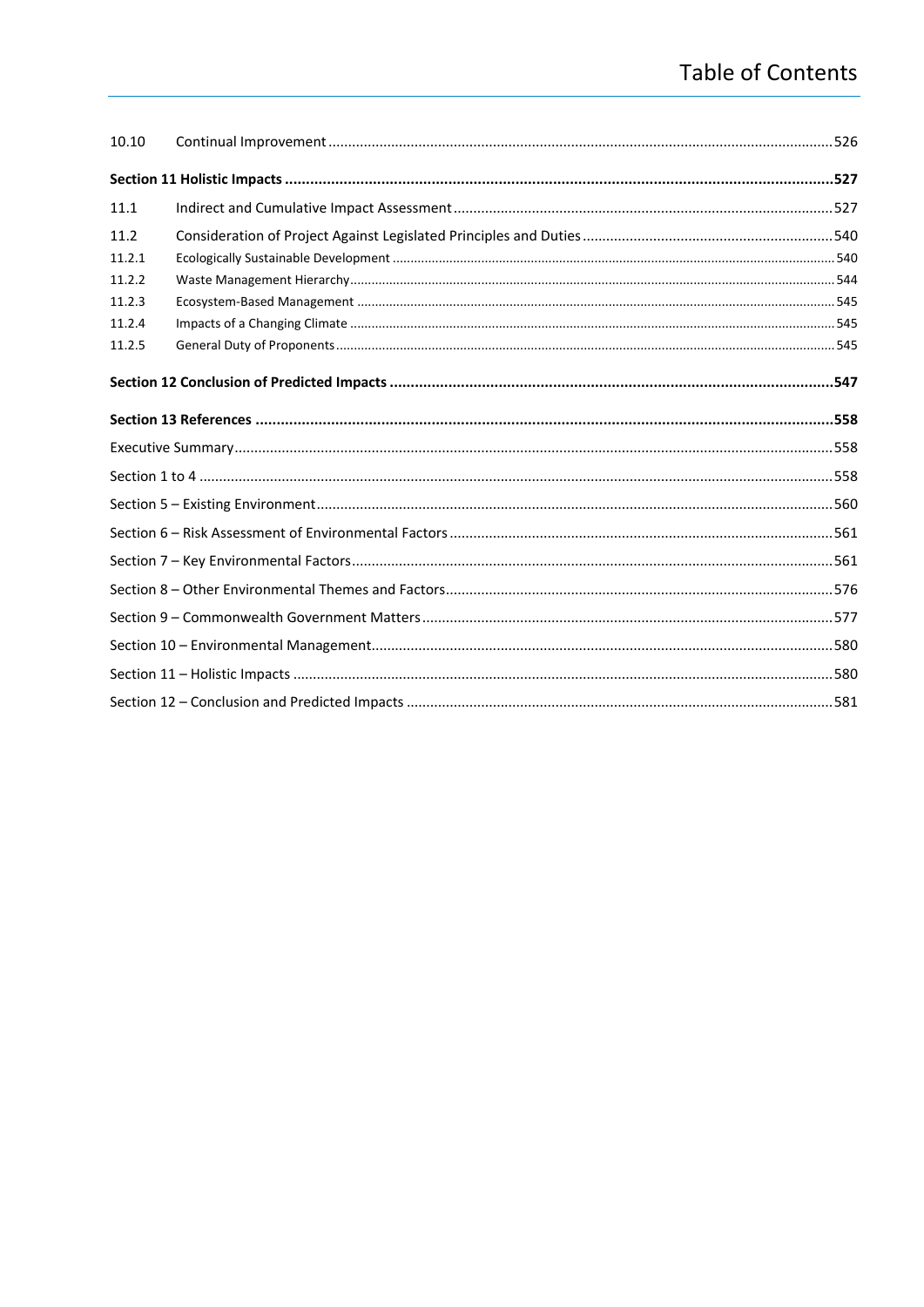## **Figures**

| Figure 1-1  |                                                                                            |  |
|-------------|--------------------------------------------------------------------------------------------|--|
| Figure 1-2  |                                                                                            |  |
| Figure 1-3  |                                                                                            |  |
| Figure 1-4  |                                                                                            |  |
| Figure 1-5  |                                                                                            |  |
| Figure 1-6  |                                                                                            |  |
| Figure 1-7  |                                                                                            |  |
| Figure 2-1  |                                                                                            |  |
| Figure 4-1  |                                                                                            |  |
| Figure 4-2  |                                                                                            |  |
| Figure 4-3  |                                                                                            |  |
| Figure 4-4  |                                                                                            |  |
| Figure 4-5  |                                                                                            |  |
| Figure 4-6  |                                                                                            |  |
| Figure 4-7  |                                                                                            |  |
| Figure 4-8  |                                                                                            |  |
| Figure 4-9  |                                                                                            |  |
| Figure 4-10 |                                                                                            |  |
| Figure 4-11 |                                                                                            |  |
| Figure 4-12 |                                                                                            |  |
| Figure 4-13 |                                                                                            |  |
| Figure 4-14 |                                                                                            |  |
| Figure 4-15 |                                                                                            |  |
| Figure 4-16 |                                                                                            |  |
| Figure 4-17 |                                                                                            |  |
| Figure 4-18 |                                                                                            |  |
| Figure 4-19 |                                                                                            |  |
| Figure 4-20 |                                                                                            |  |
| Figure 4-21 |                                                                                            |  |
| Figure 4-22 |                                                                                            |  |
| Figure 5-1  |                                                                                            |  |
| Figure 5-2  |                                                                                            |  |
| Figure 5-3  |                                                                                            |  |
| Figure 5-4  |                                                                                            |  |
| Figure 5-5  |                                                                                            |  |
| Figure 5-6  |                                                                                            |  |
| Figure 5-7  |                                                                                            |  |
| Figure 5-8  | Mean Monthly Rainfall and Evaporation Data at nearest BoM Station (Source: BoM 2021) 127   |  |
| Figure 5-9  |                                                                                            |  |
| Figure 5-10 | Mean Monthly Maximum and Minimum Temperature at nearest BoM Station (Source: BoM 2021) 129 |  |
| Figure 5-11 |                                                                                            |  |
| Figure 5-12 |                                                                                            |  |
| Figure 5-13 |                                                                                            |  |
| Figure 6-1  |                                                                                            |  |
| Figure 6-2  |                                                                                            |  |
| Figure 7-1  |                                                                                            |  |
| Figure 7-2  |                                                                                            |  |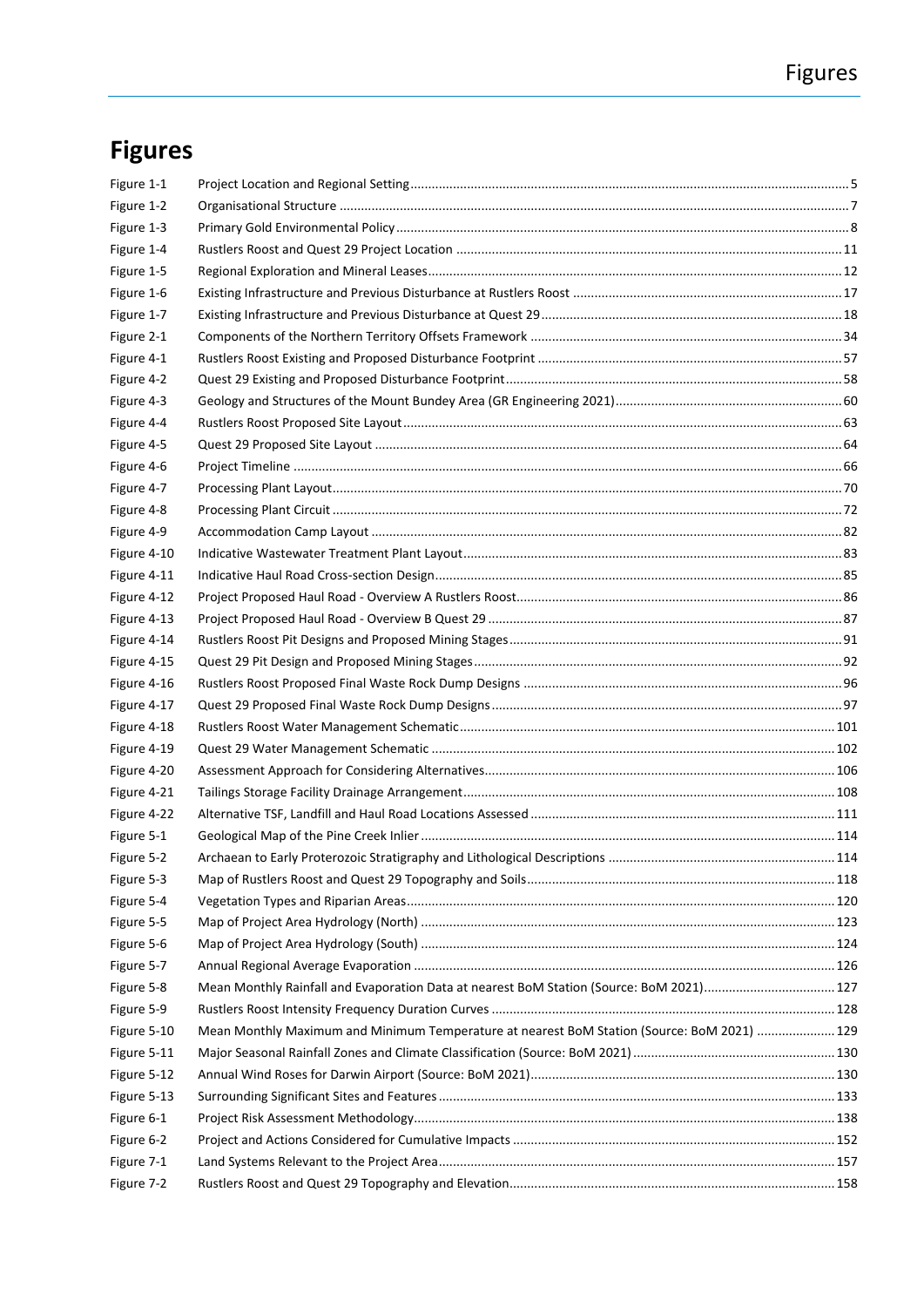| Figure 7-3  |  |
|-------------|--|
| Figure 7-4  |  |
| Figure 7-5  |  |
| Figure 7-6  |  |
| Figure 7-7  |  |
| Figure 7-8  |  |
| Figure 7-9  |  |
| Figure 7-10 |  |
| Figure 7-11 |  |
| Figure 7-12 |  |
| Figure 7-13 |  |
| Figure 7-14 |  |
| Figure 7-15 |  |
| Figure 7-16 |  |
| Figure 7-17 |  |
| Figure 7-18 |  |
| Figure 7-19 |  |
| Figure 7-20 |  |
| Figure 7-21 |  |
| Figure 7-22 |  |
| Figure 7-23 |  |
| Figure 7-24 |  |
| Figure 7-25 |  |
| Figure 7-26 |  |
| Figure 7-27 |  |
| Figure 7-28 |  |
| Figure 7-29 |  |
| Figure 7-30 |  |
| Figure 7-31 |  |
| Figure 7-32 |  |
| Figure 7-33 |  |
| Figure 7-34 |  |
| Figure 7-35 |  |
| Figure 7-36 |  |
| Figure 7-37 |  |
| Figure 7-38 |  |
| Figure 7-39 |  |
| Figure 7-40 |  |
| Figure 7-41 |  |
| Figure 7-42 |  |
| Figure 7-43 |  |
| Figure 7-44 |  |
| Figure 7-45 |  |
| Figure 7-46 |  |
| Figure 7-47 |  |
| Figure 7-48 |  |
| Figure 7-49 |  |
| Figure 7-50 |  |
| Figure 7-51 |  |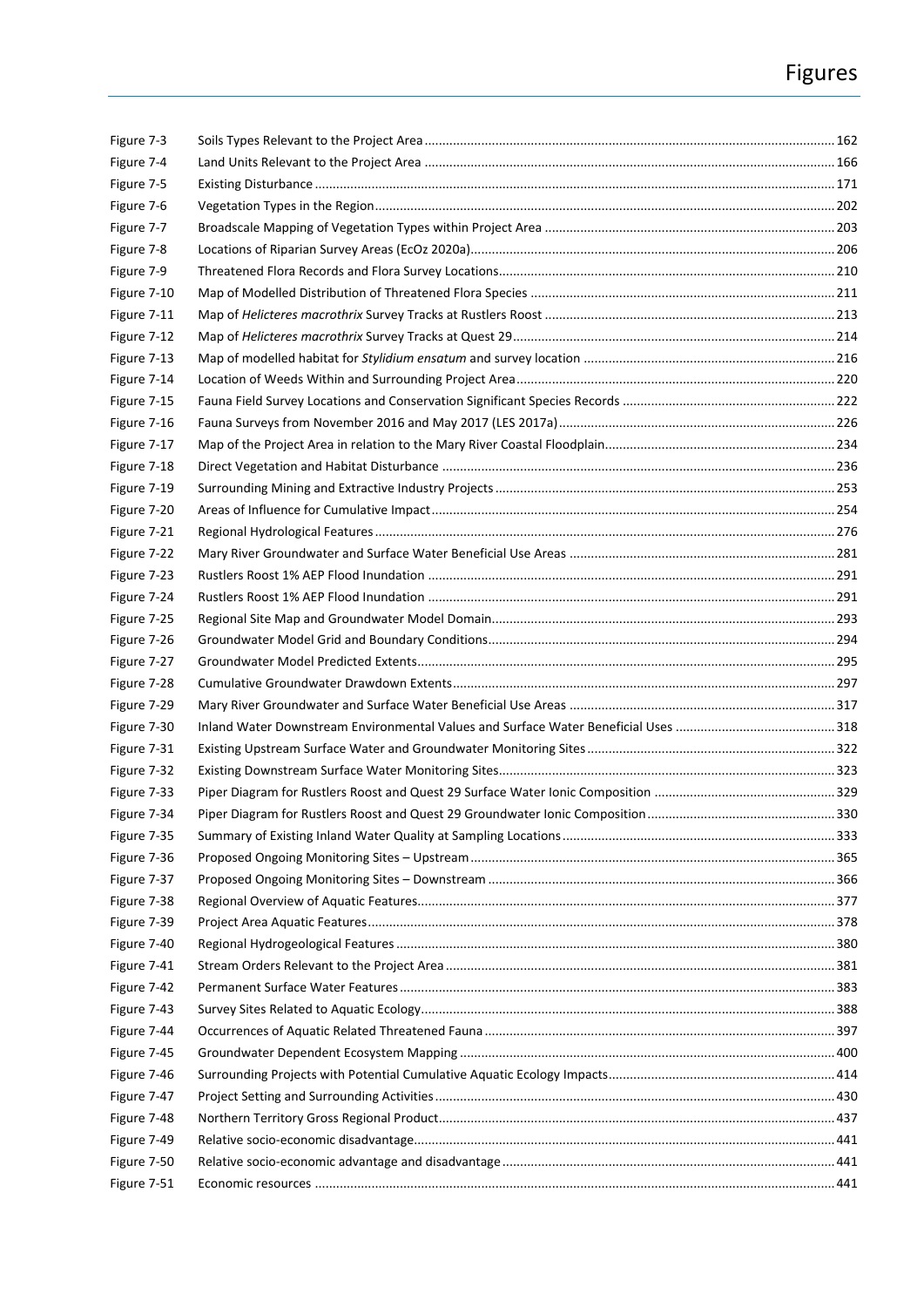## Plates

| Figure 7-52 |                                                                                           |  |
|-------------|-------------------------------------------------------------------------------------------|--|
| Figure 7-53 |                                                                                           |  |
| Figure 8-1  |                                                                                           |  |
| Figure 8-2  |                                                                                           |  |
| Figure 9-1  |                                                                                           |  |
| Figure 10-1 |                                                                                           |  |
| Figure 10-2 | Primary Gold's Environmental Management System Documentation Structure for the Project513 |  |
| Figure 10-3 |                                                                                           |  |
| Figure 11-1 |                                                                                           |  |
| Figure 11-2 |                                                                                           |  |
|             |                                                                                           |  |

## **Plates**

| Plate 1-1         |                                                                                          |  |
|-------------------|------------------------------------------------------------------------------------------|--|
| Plate 1-2         |                                                                                          |  |
| Plate 1-3         |                                                                                          |  |
| Plate 1-4         |                                                                                          |  |
| Plate 1-5         |                                                                                          |  |
| Plate 1-6         |                                                                                          |  |
| Plate 1-7         |                                                                                          |  |
| Plate 1-8         |                                                                                          |  |
| Plate 4-1         |                                                                                          |  |
| Plate 7-1         |                                                                                          |  |
| Plate 7-2         |                                                                                          |  |
| Plate 7-3         |                                                                                          |  |
| Plate 7-4         |                                                                                          |  |
| Plate 7-5         |                                                                                          |  |
| Plate 7-6         |                                                                                          |  |
| Plate 7-7         |                                                                                          |  |
| Plate 7-8         |                                                                                          |  |
| Plate 7-9         |                                                                                          |  |
| <b>Plate 7-10</b> |                                                                                          |  |
| <b>Plate 7-11</b> |                                                                                          |  |
| Plate 7-12        |                                                                                          |  |
| <b>Plate 7-13</b> |                                                                                          |  |
| Plate 7-14        |                                                                                          |  |
| Plate 7-15        |                                                                                          |  |
| <b>Plate 7-16</b> |                                                                                          |  |
| <b>Plate 7-17</b> |                                                                                          |  |
| Plate 7-18        |                                                                                          |  |
| Plate 7-19        |                                                                                          |  |
| <b>Plate 7-20</b> |                                                                                          |  |
| <b>Plate 7-21</b> |                                                                                          |  |
| <b>Plate 7-22</b> |                                                                                          |  |
| <b>Plate 7-23</b> |                                                                                          |  |
| <b>Plate 7-24</b> |                                                                                          |  |
| <b>Plate 7-25</b> | RRSW23 Mount Bundey Creek Tributary Downstream from the Rustlers Roost Heap Leach Pad391 |  |
| <b>Plate 7-26</b> |                                                                                          |  |
| Plate 7-27        |                                                                                          |  |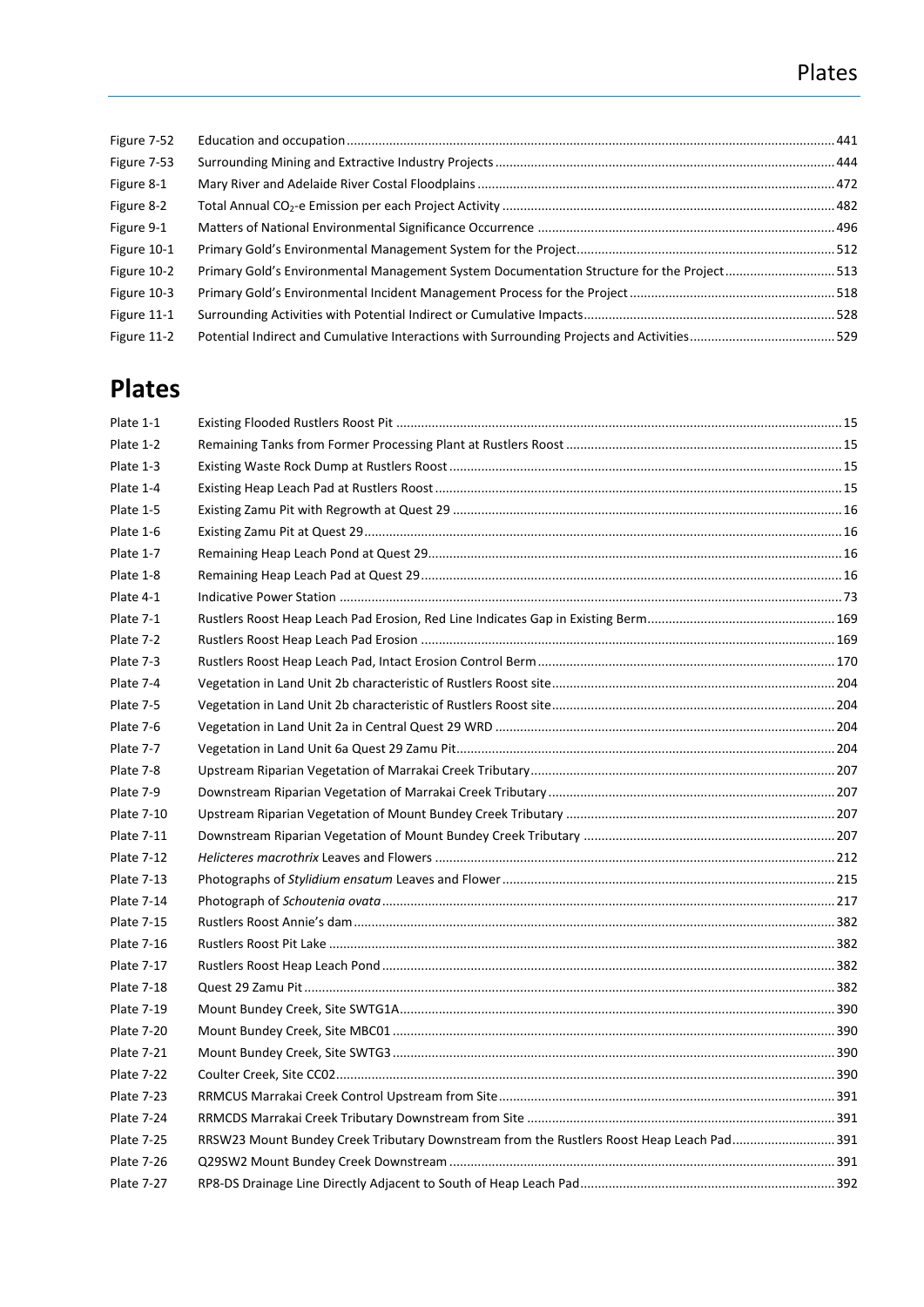| Plate 7-28 |  |  |
|------------|--|--|
|------------|--|--|

## **Tables**

| Table 1-1  |                                                                                                              |  |
|------------|--------------------------------------------------------------------------------------------------------------|--|
| Table 1-2  |                                                                                                              |  |
| Table 1-3  |                                                                                                              |  |
| Table 1-4  |                                                                                                              |  |
| Table 1-5  |                                                                                                              |  |
| Table 1-6  |                                                                                                              |  |
| Table 1-7  |                                                                                                              |  |
| Table 1-8  |                                                                                                              |  |
| Table 1-9  |                                                                                                              |  |
| Table 1-10 |                                                                                                              |  |
| Table 1-11 | Rustlers Roost Referral Infrastructure Layout and Draft EIS Infrastructure Layout Disturbance Comparison  29 |  |
| Table 2-1  |                                                                                                              |  |
| Table 3-1  |                                                                                                              |  |
| Table 3-2  |                                                                                                              |  |
| Table 3-3  |                                                                                                              |  |
| Table 3-4  |                                                                                                              |  |
| Table 3-5  |                                                                                                              |  |
| Table 3-6  |                                                                                                              |  |
| Table 4-1  |                                                                                                              |  |
| Table 4-2  |                                                                                                              |  |
| Table 4-3  |                                                                                                              |  |
| Table 4-4  |                                                                                                              |  |
| Table 4-5  |                                                                                                              |  |
| Table 4-6  |                                                                                                              |  |
| Table 4-7  |                                                                                                              |  |
| Table 4-8  |                                                                                                              |  |
| Table 4-9  |                                                                                                              |  |
| Table 4-10 |                                                                                                              |  |
| Table 4-11 |                                                                                                              |  |
| Table 4-12 |                                                                                                              |  |
| Table 4-13 |                                                                                                              |  |
| Table 4-14 |                                                                                                              |  |
| Table 4-15 |                                                                                                              |  |
| Table 5-1  |                                                                                                              |  |
| Table 5-2  |                                                                                                              |  |
| Table 6-1  |                                                                                                              |  |
| Table 6-2  |                                                                                                              |  |
| Table 6-3  |                                                                                                              |  |
| Table 6-4  |                                                                                                              |  |
| Table 6-5  |                                                                                                              |  |
| Table 6-6  |                                                                                                              |  |
| Table 6-7  |                                                                                                              |  |
| Table 6-8  |                                                                                                              |  |
| Table 6-9  |                                                                                                              |  |
| Table 6-10 |                                                                                                              |  |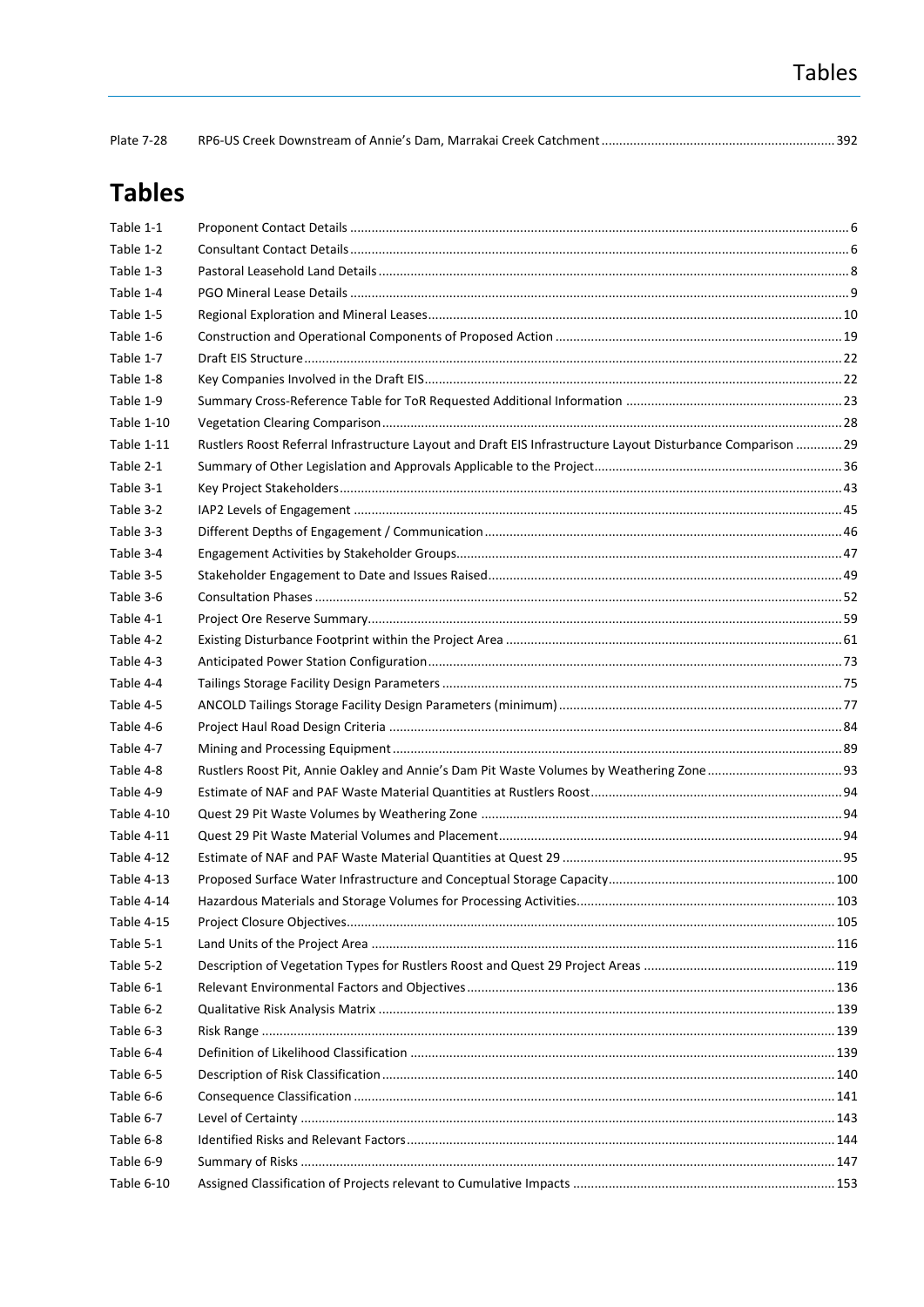| Table 7-1         |                                                                                                                |  |
|-------------------|----------------------------------------------------------------------------------------------------------------|--|
| Table 7-2         |                                                                                                                |  |
| Table 7-3         | Erosion Risk and Corresponding Land Use Suitability Classes, Modified from NT Land Suitability Guidelines  161 |  |
| Table 7-4         |                                                                                                                |  |
| Table 7-5         |                                                                                                                |  |
| Table 7-6         |                                                                                                                |  |
| Table 7-7         |                                                                                                                |  |
| Table 7-8         |                                                                                                                |  |
| Table 7-9         |                                                                                                                |  |
| Table 7-10        |                                                                                                                |  |
| Table 7-11        |                                                                                                                |  |
| Table 7-12        |                                                                                                                |  |
| Table 7-13        |                                                                                                                |  |
| Table 7-14        |                                                                                                                |  |
| Table 7-15        |                                                                                                                |  |
| Table 7-16        |                                                                                                                |  |
| Table 7-17        |                                                                                                                |  |
| Table 7-18        |                                                                                                                |  |
| Table 7-19        |                                                                                                                |  |
| Table 7-20        |                                                                                                                |  |
| Table 7-21        | Rustlers Roost and Quest 29 Surface Water Catchments, Modelled Baseline, and Future Discharge275               |  |
| Table 7-22        |                                                                                                                |  |
| Table 7-23        |                                                                                                                |  |
| Table 7-24        |                                                                                                                |  |
| Table 7-25        |                                                                                                                |  |
| Table 7-26        |                                                                                                                |  |
| Table 7-27        |                                                                                                                |  |
| Table 7-28        |                                                                                                                |  |
| Table 7-29        |                                                                                                                |  |
| Table 7-30        |                                                                                                                |  |
| Table 7-31        |                                                                                                                |  |
| Table 7-32        |                                                                                                                |  |
| Table 7-33        |                                                                                                                |  |
| Table 7-34        |                                                                                                                |  |
| Table 7-35        |                                                                                                                |  |
| Table 7-36        |                                                                                                                |  |
| Table 7-37        |                                                                                                                |  |
| Table 7-38        |                                                                                                                |  |
| Table 7-39        |                                                                                                                |  |
| <b>Table 7-40</b> |                                                                                                                |  |
| Table 7-41        |                                                                                                                |  |
| Table 7-42        |                                                                                                                |  |
| Table 7-43        | Laboratory Result Summary for Dissolved Metals (Without Toxicant Default Guideline Values) 332                 |  |
| Table 7-44        |                                                                                                                |  |
| Table 7-45        |                                                                                                                |  |
| Table 7-46        |                                                                                                                |  |
| Table 7-47        | Tabulated Conceptual Site Model for Inland Water Environmental Quality Contaminant Pathways338                 |  |
| Table 7-48        |                                                                                                                |  |
| Table 7-49        |                                                                                                                |  |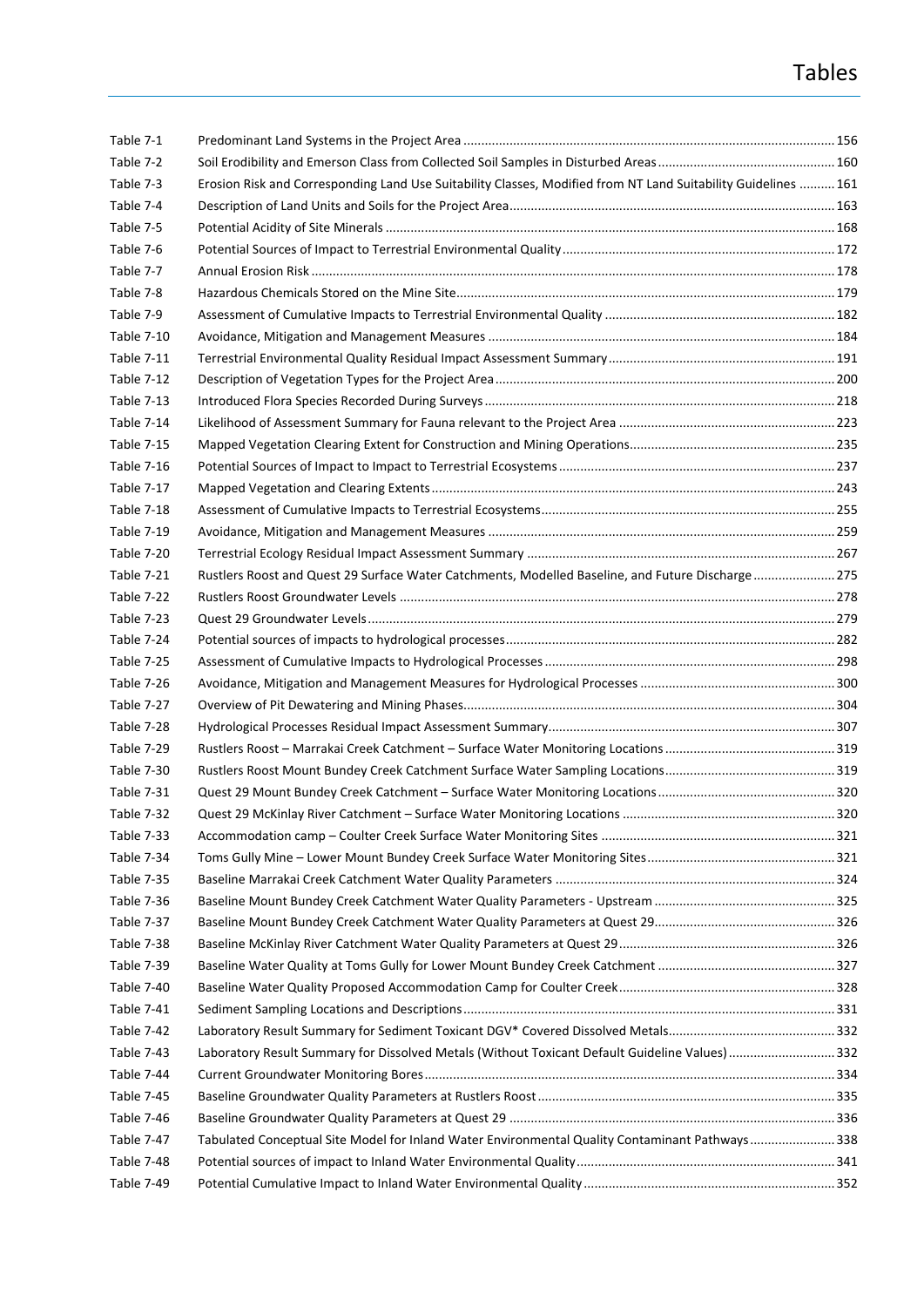## Tables

| Table 7-50 | Potential Impacts to Inland Water Environmental Quality and Avoidance, Mitigation, and Management Measures           |  |
|------------|----------------------------------------------------------------------------------------------------------------------|--|
| Table 7-51 |                                                                                                                      |  |
| Table 7-52 |                                                                                                                      |  |
| Table 7-53 |                                                                                                                      |  |
| Table 7-54 |                                                                                                                      |  |
| Table 7-55 | Aquatic Ecosystem Relevant Fauna Identified in EPBC PMST and NT Listed Threatened Species 384                        |  |
| Table 7-56 |                                                                                                                      |  |
| Table 7-57 |                                                                                                                      |  |
| Table 7-58 |                                                                                                                      |  |
| Table 7-59 |                                                                                                                      |  |
| Table 7-60 | Potential impacts to Aquatic Ecosystems and avoidance, mitigation, and management measures 415                       |  |
| Table 7-61 |                                                                                                                      |  |
| Table 7-62 |                                                                                                                      |  |
| Table 7-63 |                                                                                                                      |  |
| Table 7-64 |                                                                                                                      |  |
| Table 7-65 |                                                                                                                      |  |
| Table 7-66 |                                                                                                                      |  |
| Table 7-67 |                                                                                                                      |  |
| Table 7-68 |                                                                                                                      |  |
| Table 7-69 |                                                                                                                      |  |
| Table 7-70 |                                                                                                                      |  |
| Table 7-71 |                                                                                                                      |  |
| Table 7-72 |                                                                                                                      |  |
| Table 7-73 |                                                                                                                      |  |
| Table 7-74 |                                                                                                                      |  |
| Table 7-75 |                                                                                                                      |  |
| Table 7-76 |                                                                                                                      |  |
| Table 8-1  |                                                                                                                      |  |
| Table 8-2  |                                                                                                                      |  |
| Table 8-3  |                                                                                                                      |  |
| Table 8-4  |                                                                                                                      |  |
| Table 8-5  |                                                                                                                      |  |
| Table 8-6  |                                                                                                                      |  |
| Table 8-7  |                                                                                                                      |  |
| Table 8-8  |                                                                                                                      |  |
| Table 9-1  |                                                                                                                      |  |
| Table 9-2  | Assessment of Likelihood of Occurrence and Potential Significant Impact of Fauna Species  499                        |  |
| Table 9-3  | Migratory Species Identified in the PMST and Fauna Atlas as Occurring, or Potentially Occurring, within 25 km of the |  |
| Table 9-4  | Assessment of the Likelihood of Occurrence for Species in the Referral Guideline for 14 Birds Listed as Migratory    |  |
| Table 9-5  | Potentially Occurring Migratory Species Significant Impact Threshold as per Draft Referral Guideline for 14 Birds    |  |
| Table 9-6  | Assessment Against Significant Impact Criteria: Migratory Species Contained in the Draft Referral Guidelines for 14  |  |
| Table 10-1 |                                                                                                                      |  |
| Table 10-2 |                                                                                                                      |  |
| Table 10-3 |                                                                                                                      |  |
| Table 10-4 |                                                                                                                      |  |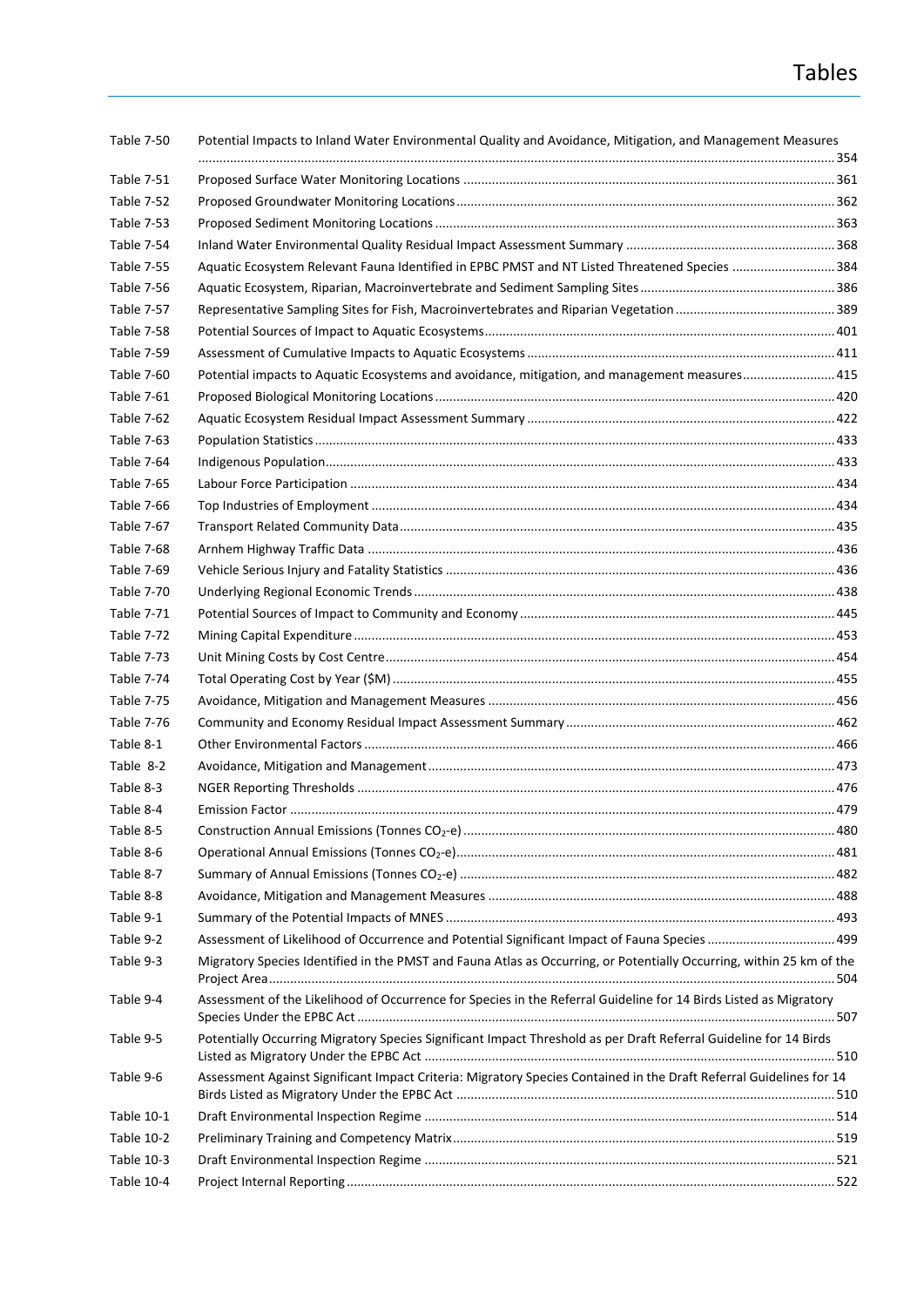## Appendices

| Table 10-5 |  |
|------------|--|
| Table 11-1 |  |
| Table 11-2 |  |
| Table 11-3 |  |
| Table 12-1 |  |
|            |  |

## **Appendices**

| <b>Appendix A</b> |  |
|-------------------|--|
| <b>Appendix B</b> |  |
| <b>Appendix C</b> |  |
| <b>Appendix D</b> |  |
| <b>Appendix E</b> |  |
| <b>Appendix F</b> |  |
| <b>Appendix G</b> |  |
| <b>Appendix H</b> |  |
| <b>Appendix I</b> |  |
| <b>Appendix J</b> |  |
| <b>Appendix K</b> |  |
| <b>Appendix L</b> |  |
| <b>Appendix M</b> |  |
| <b>Appendix N</b> |  |
| <b>Appendix O</b> |  |
| <b>Appendix P</b> |  |
| <b>Appendix Q</b> |  |
| <b>Appendix R</b> |  |
| <b>Appendix S</b> |  |
| <b>Appendix T</b> |  |
| Appendix U        |  |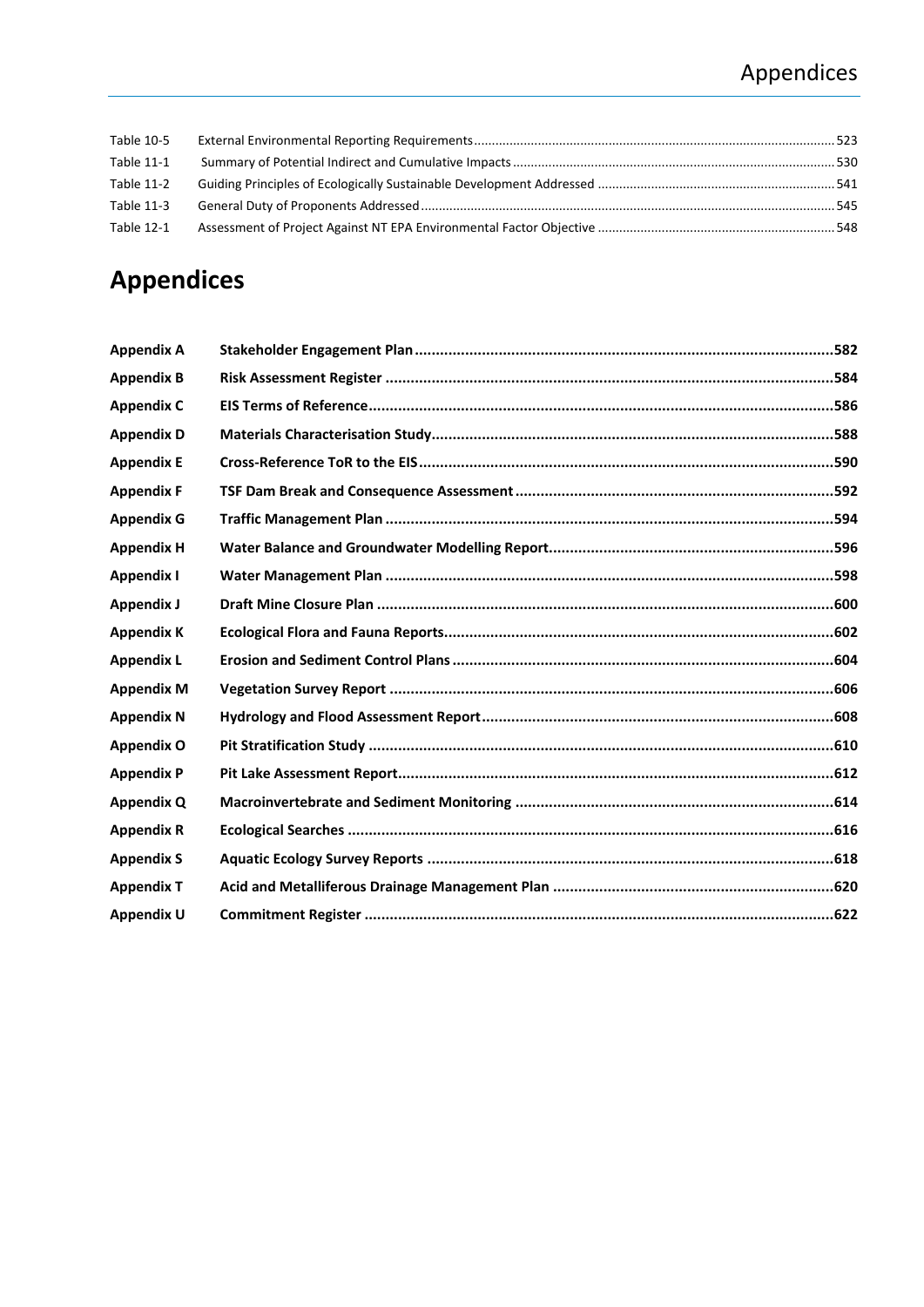| <b>Revision</b> | Date issued | <b>Reviewed by</b>  | Approved by | Date approved | <b>Revision type</b> |
|-----------------|-------------|---------------------|-------------|---------------|----------------------|
| A               | 05/09/2021  | P.Davey, T.Mitchell | P.Davev     | 05/09/2021    | Draft                |
| B               | 24/09/2021  | S.Ley; T.Mitchell   | P.Davey     | 30/09/2021    | Draft                |
| $\Omega$        | 22/10/2021  | P.Davey             | P.Davey     | 22/10/2021    | Final                |
|                 |             |                     |             |               |                      |

## **Document History and Status**

## **Distribution of Copies**

| <b>Version</b> | Date issued | Quantity | <b>Electronic</b> | <b>Issued to</b> |
|----------------|-------------|----------|-------------------|------------------|
| Draft, Rev A   | 05/09/2021  |          | Word              | Primary Gold Ltd |
| Rev B          | 30/09/2021  |          | Word              | Primary Gold Ltd |
| Rev 0          | 22/10/2021  |          | <b>PDF</b>        | Primary Gold Ltd |
|                |             |          |                   |                  |

| <b>Last Saved:</b>       | 25 October 2021                                                                                         |
|--------------------------|---------------------------------------------------------------------------------------------------------|
| <b>File Name:</b>        | 1001087 Rustlers-Roost-Quest-29-Draft EIS Final Oct 2021                                                |
| Author:                  | <b>CDM Smith</b>                                                                                        |
| <b>Project Manager:</b>  | Paul Davey                                                                                              |
| Client:                  | Primary Gold Ltd (PGO)                                                                                  |
| <b>Document Title:</b>   | Rustlers Roost and Quest 29 Open-Cut Mine Redevelopment: Draft Environmental Impacts<br>Statement (EIS) |
| <b>Document Version:</b> | Rev 0                                                                                                   |
| <b>Project Number:</b>   | 1001087                                                                                                 |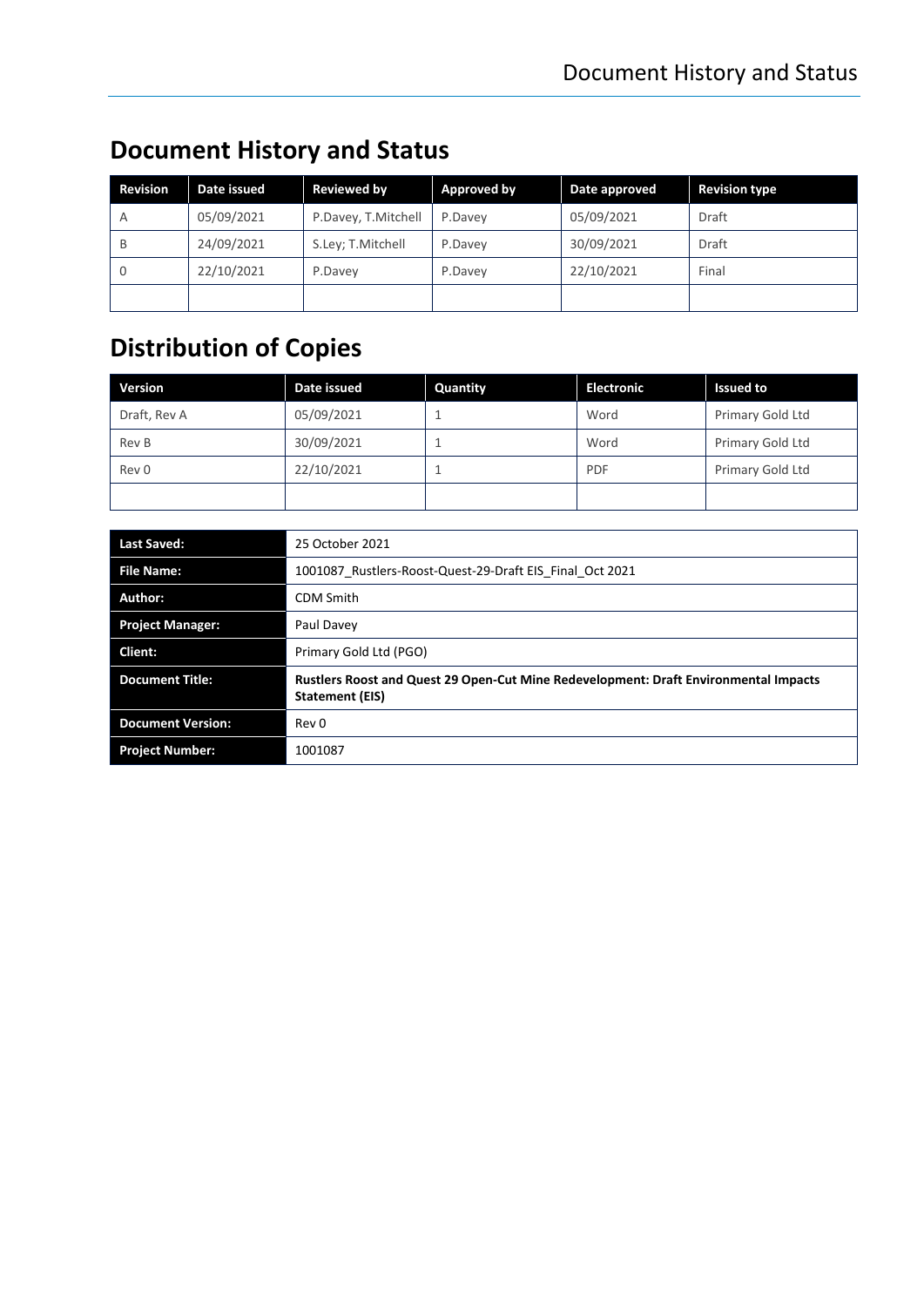## **Key Project Terms**

| <b>Term</b>                                         | <b>Definition</b>                                                                                                                                                                                                                                                                                                                                                                                                                                                                                                                                                                  |
|-----------------------------------------------------|------------------------------------------------------------------------------------------------------------------------------------------------------------------------------------------------------------------------------------------------------------------------------------------------------------------------------------------------------------------------------------------------------------------------------------------------------------------------------------------------------------------------------------------------------------------------------------|
| <b>Adaptive Management</b>                          | Systematic process for incrementally improving management practices by learning from the<br>outcomes of past and current practices.                                                                                                                                                                                                                                                                                                                                                                                                                                                |
| Carbon in Leach                                     | This process uses a dilute alkaline cyanide solution to leach (dissolve) gold from the ore material.<br>Activated carbon removes gold out of dilute cyanide solution by adsorption (sticking). The leaching<br>agent and activated carbon are added together in a slurry of ore and water.                                                                                                                                                                                                                                                                                         |
| Development Envelope                                | Defined as the maximum area within which the Project footprint could occur. The development<br>envelope for the Project encompasses 790 ha, inclusive of Rustlers Roost, Quest 29, the<br>accommodation camp and haul road.                                                                                                                                                                                                                                                                                                                                                        |
| <b>Environmental Aspect</b>                         | An element of the Primary Gold's activities, products or services that can interact with the<br>environment.                                                                                                                                                                                                                                                                                                                                                                                                                                                                       |
| <b>Environmental Impact</b>                         | Change to the environment whether adverse or beneficial, wholly or partially resulting from the<br>Primary Gold's environmental aspects. Environmental impacts can be caused directly or indirectly<br>from a Project activity or cumulatively with other non-Project related activities in a set area.                                                                                                                                                                                                                                                                            |
| <b>Environmental Factor</b>                         | The NT EPA listed environmental objectives to identify environmental matters that have value to<br>the Northern Territory and that need to be protected; and to state the objective to be achieved for<br>each matter. The NT EPA has prepared these environmental objectives and organised these in<br>structured divisions of the environment, called environmental factors.                                                                                                                                                                                                     |
| <b>Existing Disturbance</b><br>Footprint            | Defined as the direct disturbance area from known historical activities associated with the Rustlers<br>Roost, Quest 29, accommodation camp and haul road areas. For Rustlers Roost and Quest 29 this is<br>taken from the existing Mine Management Plans. The existing direct disturbance footprint<br>encompasses 169.4ha within the development envelope.                                                                                                                                                                                                                       |
| Heap Leach Pad                                      | Existing areas where historic mining placed ore for processing via a leaching solution to dissolve and<br>capture the mineral. The pads contain the remaining material.                                                                                                                                                                                                                                                                                                                                                                                                            |
| <b>Maximum Vegetation</b><br><b>Clearing Extent</b> | The maximum extent of native vegetation clearing proposed for the Project based on mapped<br>vegetation extent layers which account for historic anthropogenic disturbances to the development<br>envelope (e.g. historic mining and pastoral activities). This area constitutes a total of 368.86 ha.                                                                                                                                                                                                                                                                             |
| Project                                             | The Project includes the expansion of existing pits, waste rock landforms, water storage dams and<br>internal roads in both the Rustlers Roost and Quest 29 MLs. Two new pits will be constructed at<br>Rustlers Roost and new infrastructure includes an onsite processing plant, a tailings storage facility,<br>a landfill, laydown area, magazine, administration office, accommodation camp and groundwater<br>bores for water supply. The Project is inclusive of an expanded connecting haul road between the<br>non-contiguous extraction areas and an accommodation camp. |
| Project Area                                        | The Project area is defined as wholly including ML1083 (Rustlers Roost), ML 29783 (Quest 29),<br>ML 29814 (accommodation camp) and the connecting haul road. The entire Project area covers<br>1,143.25 ha.                                                                                                                                                                                                                                                                                                                                                                        |
| Direct Disturbance<br>Footprint                     | Defined as the direct disturbance area based on the current proposed infrastructure and material<br>placement inclusive of Rustlers Roost, Quest 29, the accommodation camp and haul road. This area<br>covers both historically disturbed and undisturbed areas. The disturbance footprint encompasses<br>532.84 ha within the Project area.                                                                                                                                                                                                                                      |
| Significant Impact                                  | A significant impact of an action is an impact of major consequence having regard to:<br>(a) the context and intensity of the impact; and<br>(b) the sensitivity, value and quality of the environment impacted on and the duration, magnitude<br>and geographic extent of the impact.                                                                                                                                                                                                                                                                                             |
| Study Area                                          | Refers to the area of survey or investigation for a specific study. This area may be beyond the<br>Project area or development envelope.                                                                                                                                                                                                                                                                                                                                                                                                                                           |
| <b>Tailings Storage Facility</b>                    | A specially engineered and constructed impoundment into which tailings (residue) from the ore<br>processing plant is deposited for placement in perpetuity. The storage facility is constructed with<br>confining embankments consisting of earthen material (e.g. rock and soil) and capped following<br>closure.                                                                                                                                                                                                                                                                 |
| Waste Rock Dump                                     | An engineered and constructed impoundment into which overburden from the mining process is<br>placed for safe storage in perpetuity.                                                                                                                                                                                                                                                                                                                                                                                                                                               |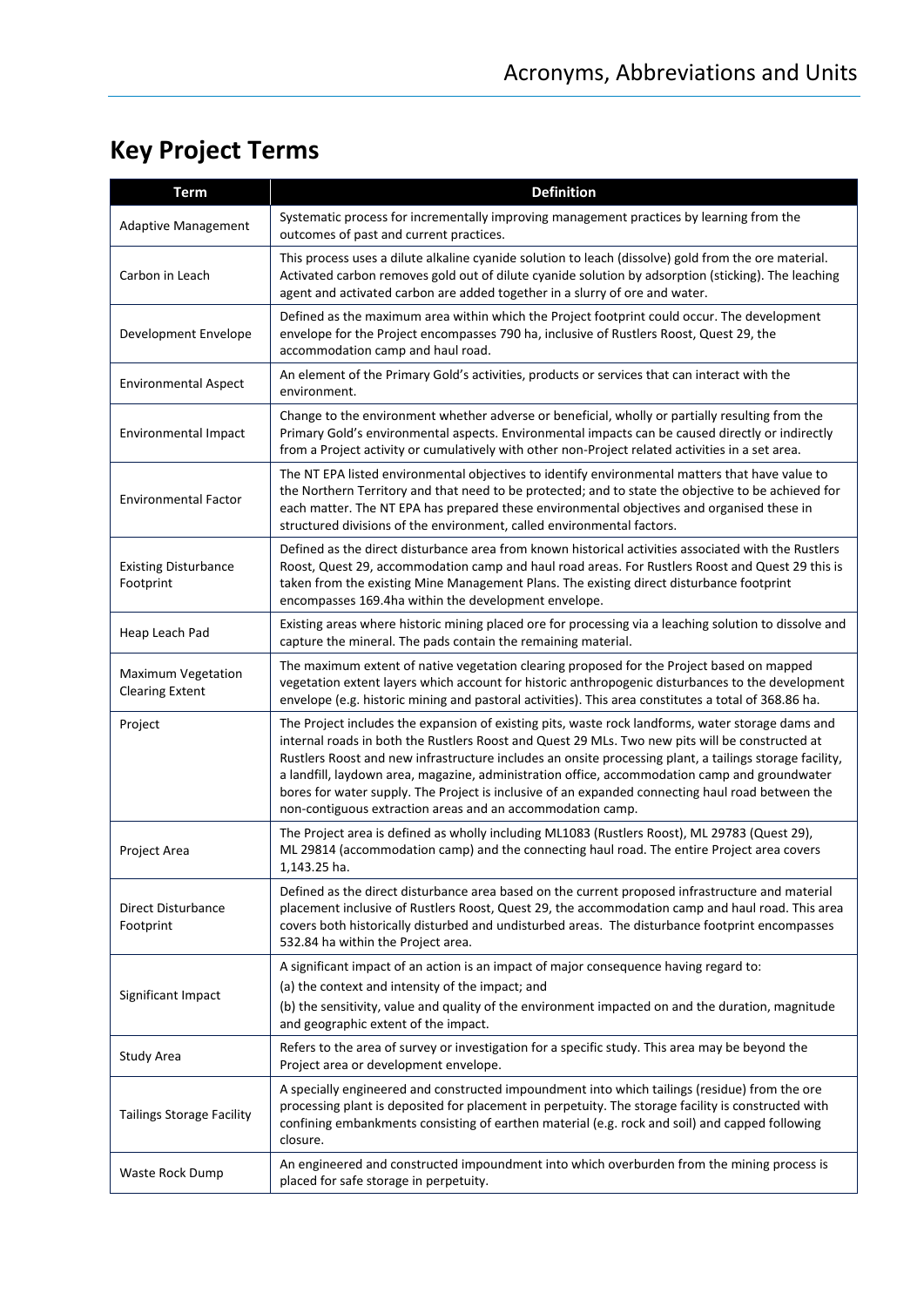## <span id="page-16-0"></span>**Acronyms, Abbreviations and Units**

| <b>Abbreviation, Acronym or Unit</b> | <b>Definition</b>                                         |
|--------------------------------------|-----------------------------------------------------------|
| \$m                                  | Million dollars                                           |
| %                                    | Percentage                                                |
| $+ve$                                | Assessment of positive                                    |
| μS                                   | Microsiemens                                              |
| 4WD                                  | Four-wheel drive                                          |
| AADT                                 | Average Annual Daily Traffic                              |
| AAS                                  | Atomic Absorption Spectrophotometer                       |
| <b>AAPA</b>                          | Aboriginal Areas Protection Authority                     |
| AARL                                 | Anglo American Research Laboratory                        |
| ABS                                  | <b>Australian Bureau of Statistics</b>                    |
| AE                                   | Aquatic Ecosystems                                        |
| <b>AEP</b>                           | Annual Exceedance Probability                             |
| <b>AFANT</b>                         | Amateur Fishermen's Association of the Northern Territory |
| AHD                                  | Australian Height Datum                                   |
| <b>ALA</b>                           | Atlas of Living Australia                                 |
| <b>ALARP</b>                         | As Low As Reasonably Practicable                          |
| AMD                                  | Acid and Metalliferous Drainage                           |
| <b>ANC</b>                           | <b>Acid Neutralising Capacity</b>                         |
| ANCOLD                               | Australian National Committee on Large Dams               |
| <b>ANFO</b>                          | Ammonium Nitrate                                          |
| ANZG                                 | Australia and New Zealand Government                      |
| ARI                                  | Average Recurrence Interval                               |
| <b>ARPANSA</b>                       | Australian Radiation Protection and Nuclear Safety Agency |
| AS                                   | Australian Standard                                       |
| <b>ASRIS</b>                         | Australian Soil Resource Information System               |
| ASX                                  | Australian Stock Exchange                                 |
| AS/NZS                               | Australian/New Zealand Standards                          |
| <b>AUSRIVAS</b>                      | Australian River Assessment System                        |
| <b>BESS</b>                          | <b>Battery Energy Storage System</b>                      |
| BoM                                  | <b>Bureau of Meteorology</b>                              |
| <b>BOO</b>                           | Build-Own-Operate                                         |
| <b>BOOT</b>                          | Build-Own-Operate-Transfer                                |
| Bq                                   | Becquerel                                                 |
| <b>BUD</b>                           | <b>Beneficial Use Declaration</b>                         |
| CAD                                  | Computer-Aided Design                                     |
| CAPEX                                | Capital Expenditure                                       |
| <b>CCTV</b>                          | <b>Closed Circuit Television</b>                          |
| CE                                   | Community and Economy                                     |
| CEO                                  | <b>Chief Operating Officer</b>                            |
| CH <sub>4</sub>                      | Methane                                                   |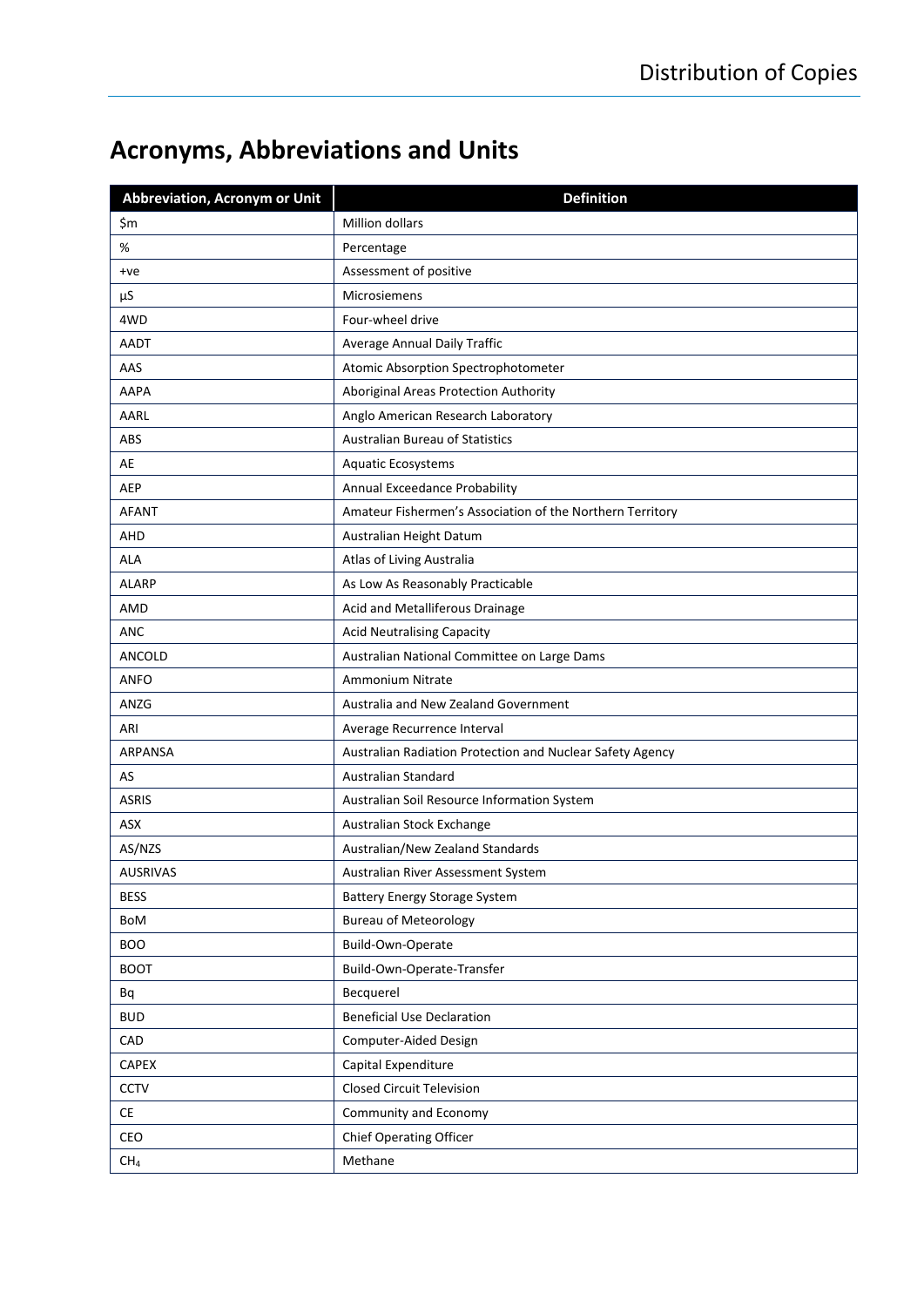| Abbreviation, Acronym or Unit | <b>Definition</b>                                                  |
|-------------------------------|--------------------------------------------------------------------|
| <b>CIL</b>                    | Carbon in Leach                                                    |
| CO <sub>2</sub>               | Carbon Dioxide                                                     |
| $CO2-e$                       | Carbon Dioxide Equivalent                                          |
| COPC                          | <b>Contaminant of Potential Concern</b>                            |
| <b>CSIRO</b>                  | Commonwealth Scientific and Industrial Research Organisation       |
| <b>CSL</b>                    | Compact Soil Liner                                                 |
| <b>CSM</b>                    | Conceptual Site Model                                              |
| C&D                           | <b>Construction and Demolition</b>                                 |
| C&I                           | Commercial and Industrial                                          |
| <b>DAWE</b>                   | Department of Agriculture, Water and Environment (Cth) (current)   |
| <b>DEPWS</b>                  | Department of Environment, Parks and Water Security (NT) (current) |
| <b>DGV</b>                    | Default Guideline Value                                            |
| <b>DIDO</b>                   | Drive-in Drive-out                                                 |
| <b>DITT</b>                   | Department of Industry, Tourism and Trade (NT) (current)           |
| <b>DIWA</b>                   | Directory of Important Wetlands of Australia                       |
| DO.                           | Dissolved Oxygen                                                   |
| DotE                          | Department of the Environment (Cth) (former)                       |
| DotEE                         | Department of the Environment and Energy (Cth) (former)            |
| EC                            | <b>Electrical Conductivity</b>                                     |
| EH&S                          | Environment, Health and Safety                                     |
| EIS                           | <b>Environmental Impact Statement</b>                              |
| <b>EMP</b>                    | Environmental Management Plan                                      |
| <b>EMS</b>                    | Environmental Management System                                    |
| EPA                           | <b>Environment Protection Authority</b>                            |
| <b>EPBC Act</b>               | Environment Protection and Biodiversity Conservation Act 1999      |
| EPL                           | <b>Environment Protection Licence</b>                              |
| EP Act                        | <b>Environment Protection Act 2019</b>                             |
| <b>ERA</b>                    | <b>Energy Resources of Australia</b>                               |
| ERP                           | <b>Emergency Response Plan</b>                                     |
| <b>ESCP</b>                   | Erosion and Sediment Control Plan                                  |
| <b>ESD</b>                    | <b>Ecologically Sustainable Development</b>                        |
| GDE                           | Groundwater Dependent Ecosystem                                    |
| GGAP                          | Greenhouse Gas Abatement Plan                                      |
| GHG                           | Greenhouse Gas                                                     |
| GJ                            | Gigajoule                                                          |
| GL                            | Gigalitre (1,000 Megalitres)                                       |
| GPS                           | <b>Global Positioning System</b>                                   |
| GRP                           | <b>Gross Regional Product</b>                                      |
| <b>GST</b>                    | Goods and Services Tax                                             |
| g/t                           | Grams Per Tonne                                                    |
| GV                            | <b>Guideline Value</b>                                             |
| <b>GWP</b>                    | <b>Global Warming Potential</b>                                    |
| ha                            | Hectare                                                            |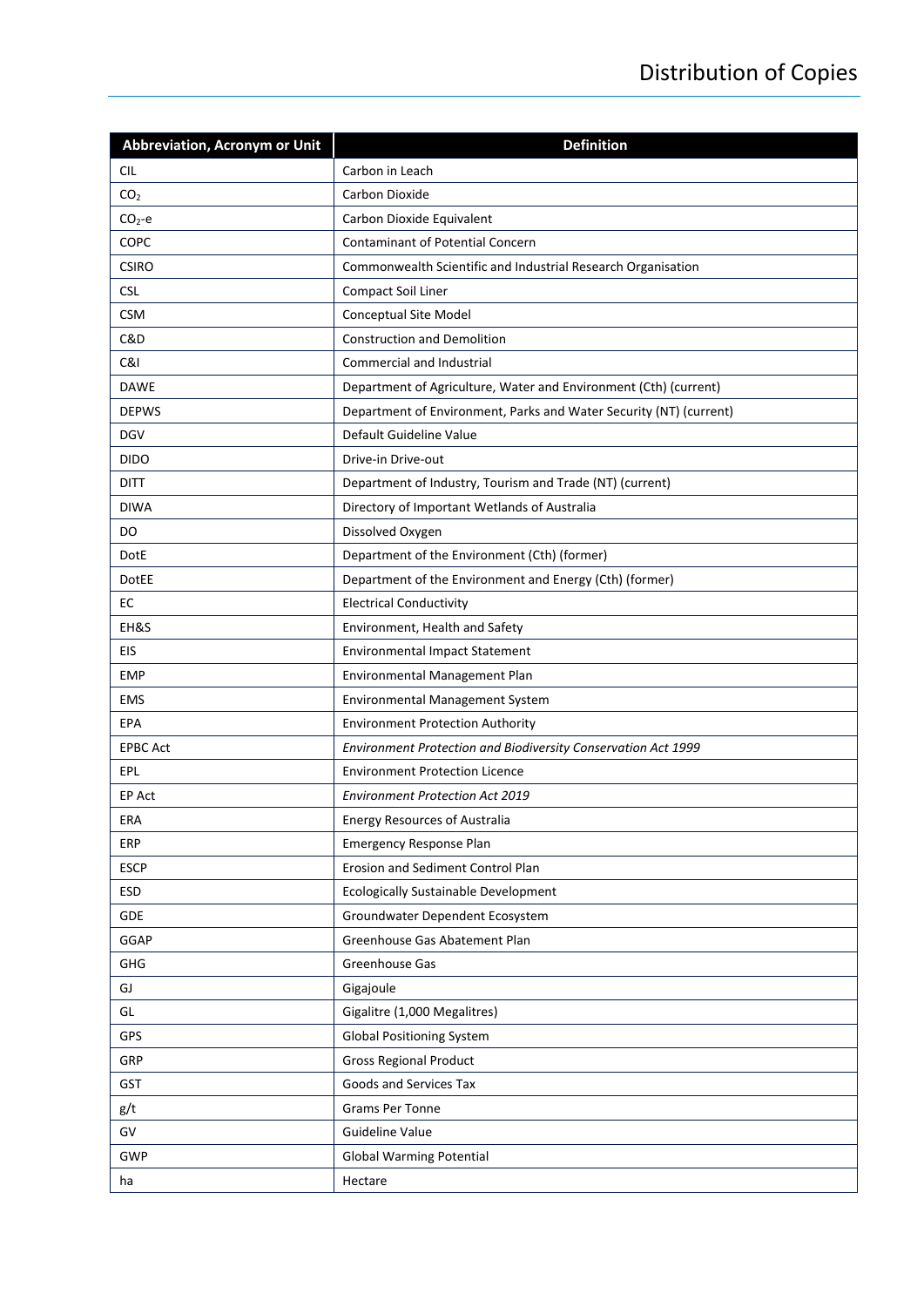| Abbreviation, Acronym or Unit | <b>Definition</b>                                  |  |  |
|-------------------------------|----------------------------------------------------|--|--|
| <b>HDPE</b>                   | High Density Polyethylene                          |  |  |
| <b>HEC-HMS</b>                | Hydrologic Modelling System                        |  |  |
| <b>HFC</b>                    | Hydrofluorocarbons                                 |  |  |
| HP                            | <b>Hydrological Processes</b>                      |  |  |
| <b>HSE</b>                    | Health, Safety and Environment                     |  |  |
| IAP2                          | International Association for Public Participation |  |  |
| <b>IBC</b>                    | Intermediate Bulk Container                        |  |  |
| ID                            | Identification                                     |  |  |
| <b>IECA</b>                   | <b>International Erosion Control Association</b>   |  |  |
| <b>IFC</b>                    | International Finance Corporation                  |  |  |
| <b>IPCC</b>                   | Intergovernmental Panel on Climate Change          |  |  |
| <b>IPP</b>                    | Independent Power Provider                         |  |  |
| <b>ISO</b>                    | International Organisation for Standardisation     |  |  |
| <b>IWEQ</b>                   | <b>Inland Water Environmental Quality</b>          |  |  |
| <b>JORC</b>                   | Joint Ore Reserve Committee                        |  |  |
| kL                            | Kilolitre                                          |  |  |
| km                            | Kilometre                                          |  |  |
| km <sup>2</sup>               | Square Kilometre                                   |  |  |
| kV                            | Kilovolt                                           |  |  |
| L                             | Litre                                              |  |  |
| L/s                           | Litre Per Second                                   |  |  |
| LED                           | <b>Light Emitting Diode</b>                        |  |  |
| LiDAR                         | Light Detection and Ranging                        |  |  |
| LNG                           | <b>Liquefied Natural Gas</b>                       |  |  |
| <b>LOM</b>                    | Life-of-Mine                                       |  |  |
| LPG                           | Liquefied Petroleum Gas                            |  |  |
| М                             | Million                                            |  |  |
| m                             | Metre                                              |  |  |
| m <sup>2</sup>                | Metre squared                                      |  |  |
| m <sup>3</sup>                | Cubic metre                                        |  |  |
| <b>mAHD</b>                   | Metres Australian Height Datum                     |  |  |
| mBGL                          | Metres Below Ground Level                          |  |  |
| <b>MCP</b>                    | Mine Closure Plan                                  |  |  |
| <b>MEDLI</b>                  | Model for Effluent Disposal Using Land             |  |  |
| mg                            | Milligram                                          |  |  |
| ML                            | Mining Lease (Granted)                             |  |  |
| MLA                           | Mining Lease Application                           |  |  |
| mm                            | Millimetre                                         |  |  |
| <b>MMP</b>                    | Mining Management Plan                             |  |  |
| <b>MNES</b>                   | Matter of National Environmental Significance      |  |  |
| MP                            | Management Plan                                    |  |  |
| mRL                           | Metres Reduced Level                               |  |  |
| Mt                            | <b>Million Tonnes</b>                              |  |  |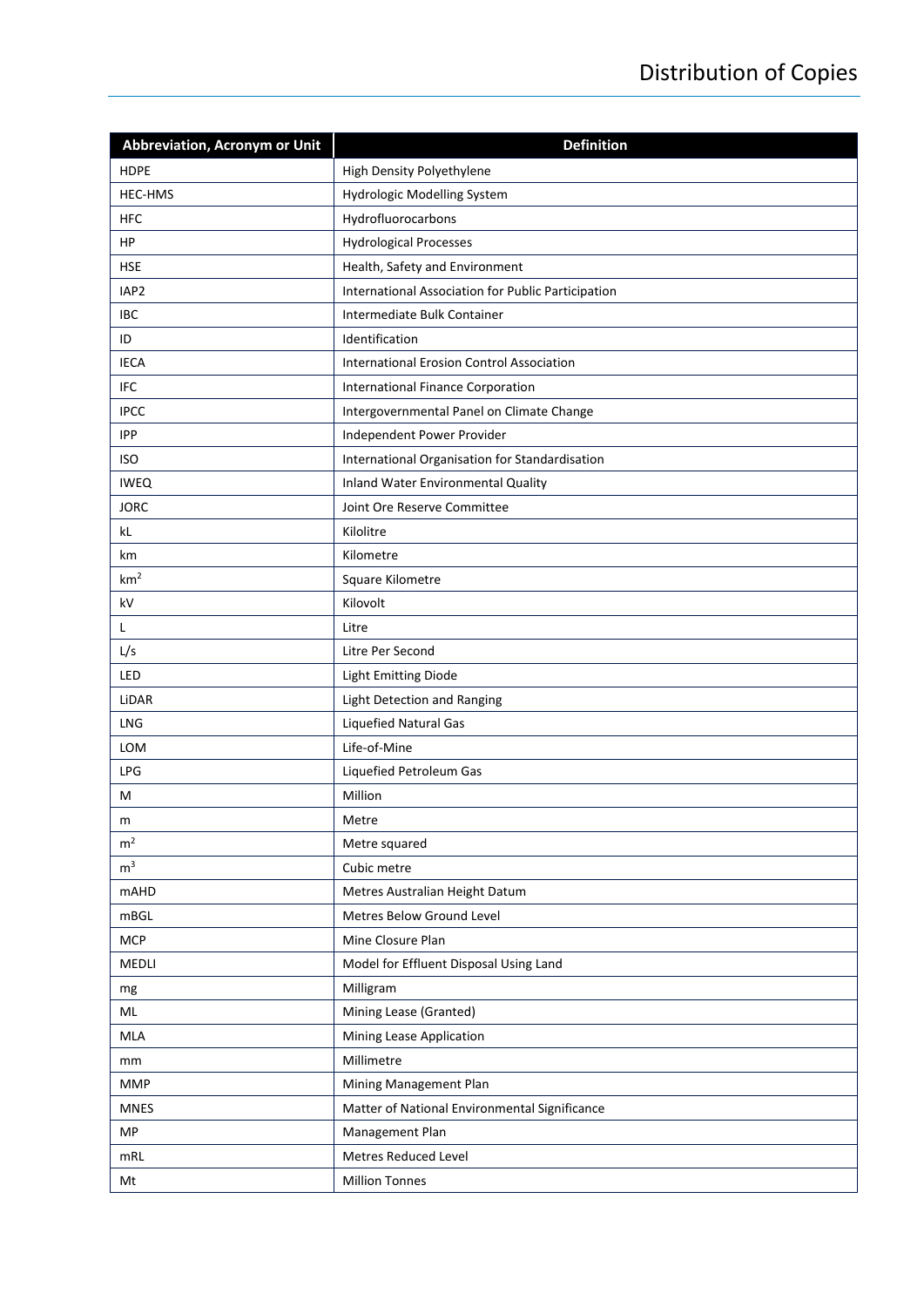| <b>Abbreviation, Acronym or Unit</b> | <b>Definition</b>                                                                       |
|--------------------------------------|-----------------------------------------------------------------------------------------|
| Mtpa                                 | Million Tonnes Per Annum                                                                |
| <b>MW</b>                            | Megawatt                                                                                |
| N <sub>2</sub> O                     | Nitrous Oxide                                                                           |
| <b>NAF</b>                           | Non-Acid Forming                                                                        |
| <b>NAPP</b>                          | Net Acid Producing Potential                                                            |
| N/A                                  | Not Applicable                                                                          |
| <b>NGER Act</b>                      | National Greenhouse Energy Reporting Act 2007                                           |
| <b>NLC</b>                           | Northern Land Council                                                                   |
| <b>NMD</b>                           | <b>Neutral Mine Drainage</b>                                                            |
| <b>NORM</b>                          | Naturally Occurring Radioactive Material                                                |
| <b>NOI</b>                           | Notice of Intent                                                                        |
| NO <sub>2</sub>                      | Nitrogen Dioxide                                                                        |
| <b>NSESD</b>                         | National Strategy for Ecologically Sustainable Development                              |
| <b>NT</b>                            | Northern Territory                                                                      |
| <b>NTG</b>                           | Northern Territory Government                                                           |
| <b>NTU</b>                           | Nephelometric Turbidity Unit                                                            |
| NT Act                               | Native Title Act 1993                                                                   |
| <b>NVIS</b>                          | National Vegetation Information System                                                  |
| <b>OPEX</b>                          | <b>Operational Expenditure</b>                                                          |
| PAF                                  | <b>Potentially Acid Forming</b>                                                         |
| PASS                                 | Potential Acid Sulfate Soil                                                             |
| PER                                  | <b>Public Environmental Report</b>                                                      |
| <b>PET</b>                           | Plecoptera, Ephemeroptera and Trichoptera                                               |
| PFC                                  | Perfluorocarbon                                                                         |
| <b>PGO</b>                           | Primary Gold Limited, a wholly owned subsidiary of Hanking Australia Investment Pty Ltd |
| <b>PMF</b>                           | Probable Maximum Flood                                                                  |
| PMLU                                 | Post Mining Land Use                                                                    |
| <b>PMST</b>                          | Protected Matter Search Tool                                                            |
| PPL                                  | Perpetual Pastoral Lease                                                                |
| Q                                    | Quarter                                                                                 |
| <b>RL</b>                            | Reduced Level                                                                           |
| <b>RMP</b>                           | Risk Management Plan                                                                    |
| <b>RO</b>                            | <b>Reverse Osmosis</b>                                                                  |
| <b>ROM</b>                           | Run of Mine                                                                             |
| RRMPL                                | Rustlers Roost Mining Pty Ltd                                                           |
| <b>RSWL</b>                          | Reduced Standing Water Level                                                            |
| SA                                   | <b>Statistical Area</b>                                                                 |
| SD                                   | Saline Drainage                                                                         |
| SDS                                  | Safety Data Sheet                                                                       |
| <b>SEP</b>                           | Stakeholder Engagement Plan                                                             |
| <b>SEIFA</b>                         | Socio-Economic Indexes for Areas                                                        |
| SF <sub>6</sub>                      | Sulfur Hexafluoride                                                                     |
| SGV                                  | Site-Specific Guideline Value                                                           |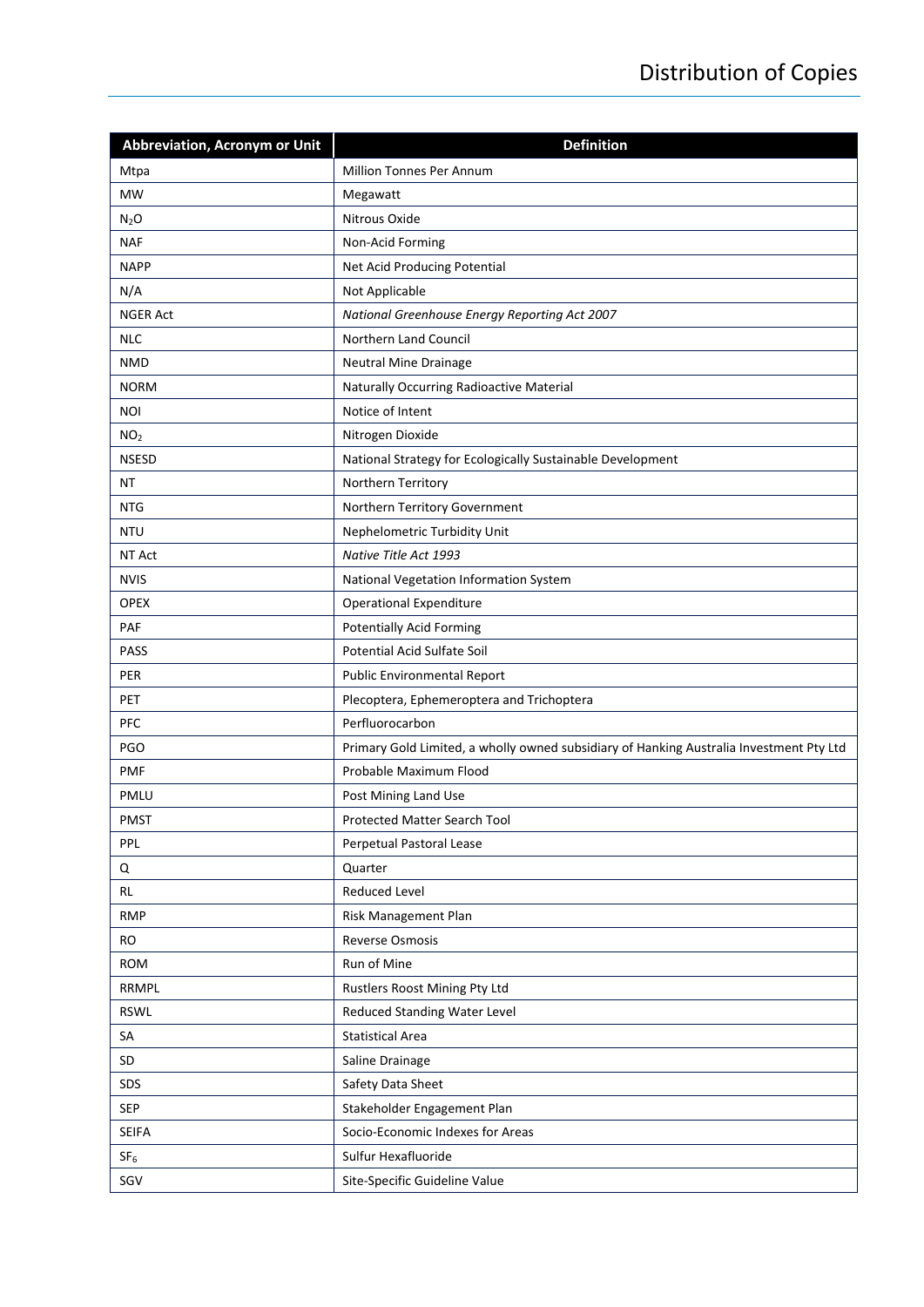| <b>Abbreviation, Acronym or Unit</b> | <b>Definition</b>                                                |
|--------------------------------------|------------------------------------------------------------------|
| SIGNAL                               | Stream Invertebrate Grade Number - Average Level                 |
| SoBS                                 | Site of Botanical Significance                                   |
| SoCS                                 | Site of Conservation Significance                                |
| <b>SSAN</b>                          | Security Sensitive Ammonium Nitrate                              |
| SSC                                  | <b>State Suburb Code</b>                                         |
| <b>SSTV</b>                          | Site-Specific Trigger Values                                     |
| <b>STP</b>                           | Sewage Treatment Plant                                           |
| <b>SWGs</b>                          | <b>Stock Water Drinking Guidelines</b>                           |
| SWL                                  | <b>Standing Water Level</b>                                      |
| t                                    | Tonne                                                            |
| <b>TAMS</b>                          | <b>Territory Asset Management Services</b>                       |
| <b>TARP</b>                          | Trigger Action Response Plan                                     |
| TBD                                  | To Be Determined                                                 |
| TE                                   | <b>Terrestrial Ecosystems</b>                                    |
| TEC                                  | <b>Threatened Ecological Community</b>                           |
| TEQ                                  | <b>Terrestrial Environmental Quality</b>                         |
| Th                                   | Thorium                                                          |
| <b>TN</b>                            | <b>Total Nitrogen</b>                                            |
| ToR                                  | <b>Terms of Reference</b>                                        |
| TP                                   | <b>Total Phosphorus</b>                                          |
| <b>TPWC Act</b>                      | Territory Parks and Wildlife Conservation Act 1976               |
| TSF                                  | <b>Tailings Storage Facility</b>                                 |
| <b>TSS</b>                           | <b>Total Suspended Solids</b>                                    |
| <b>TSSC</b>                          | Threatened Species Scientific Committee                          |
| U                                    | Uranium                                                          |
| UC                                   | Uncertain                                                        |
| V                                    | Volt                                                             |
| <b>UNESCO</b>                        | United Nations Educational, Scientific and Cultural Organisation |
| <b>UNFCCC</b>                        | United Nations Framework Convention on Climate Change            |
| <b>WCD</b>                           | <b>Water Control District</b>                                    |
| <b>WDL</b>                           | Waste Discharge Licence                                          |
| <b>WMP</b>                           | Water Management Plan                                            |
| <b>WONS</b>                          | Weed of National Significance                                    |
| <b>WRD</b>                           | Waste Rock Dump                                                  |
| <b>WTP</b>                           | <b>Water Treatment Plant</b>                                     |
| <b>WWTP</b>                          | Wastewater Treatment Plant                                       |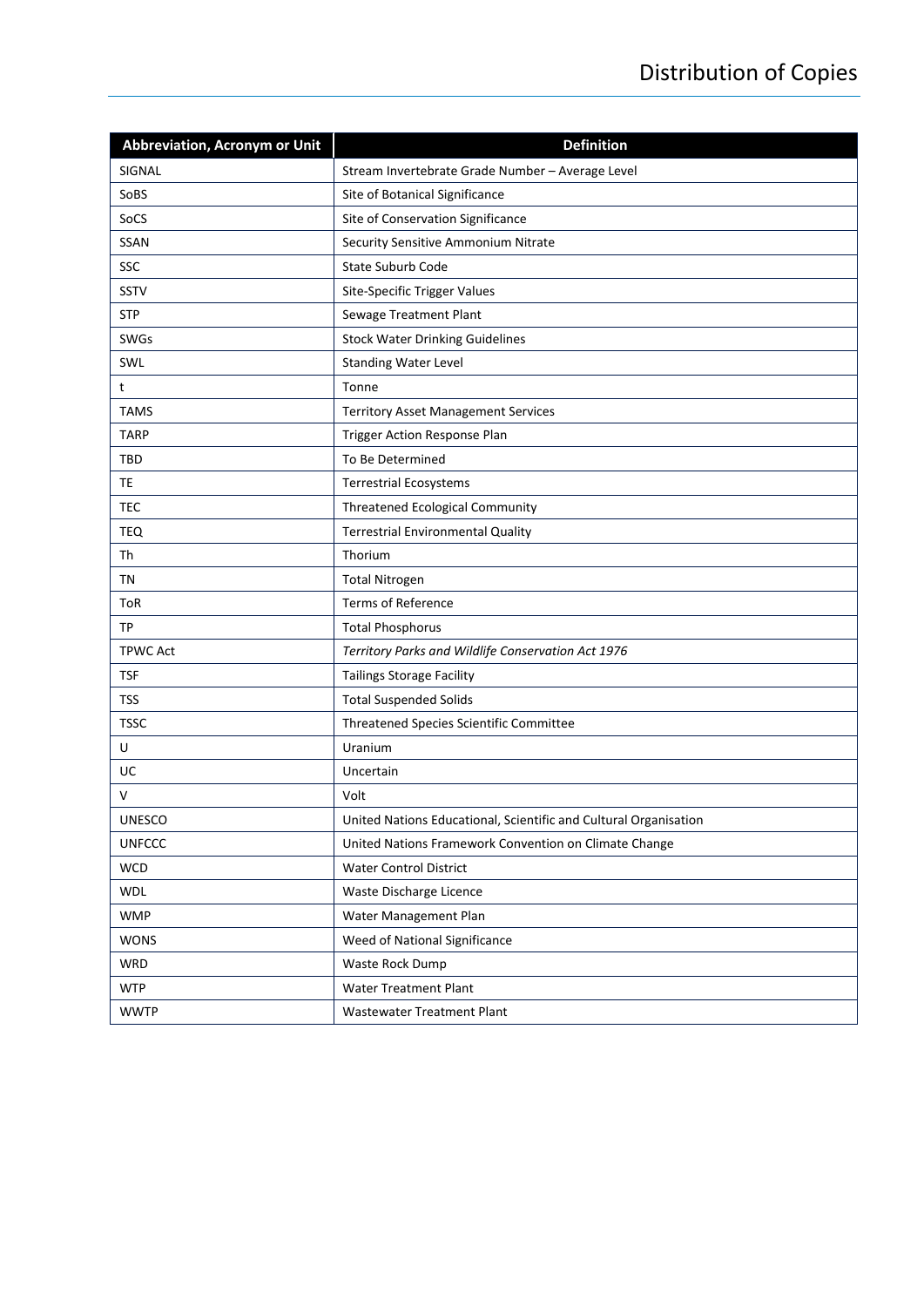## <span id="page-21-0"></span>**Section 10 Environmental Management**

### <span id="page-21-1"></span>**10.1 Environmental Management System**

PGO has a strong commitment to responsible environmental management. PGO has commenced preparation of an EMS for the Project and plans to continue to develop the EMS to enable systematic assessment and review of environmental impacts, continuous improvement and obligations to be identified and addressed. An illustration depicting the Project EMS is provided in [Figure 10-1.](#page-21-2) The cyclical process of referring to policy, planning, implementing, checking and reviewing is central to the EMS. The EMS guides environmental management of the Project by providing a framework to prevent or minimise environmental harm, ensure compliance and promote continuous improvement. Details of the following key components of the EMS are described throughout the remainder of this Section:

- **■** Environmental policy;
- Environmental requirements:
- Roles and responsibilities:
- Incident reporting, management and corrective actions;
- Education and training;
- Environmental inspections and audits;
- Communication and reporting;
- Performance outcomes and indicators; and
- Continuous improvement.



<span id="page-21-2"></span>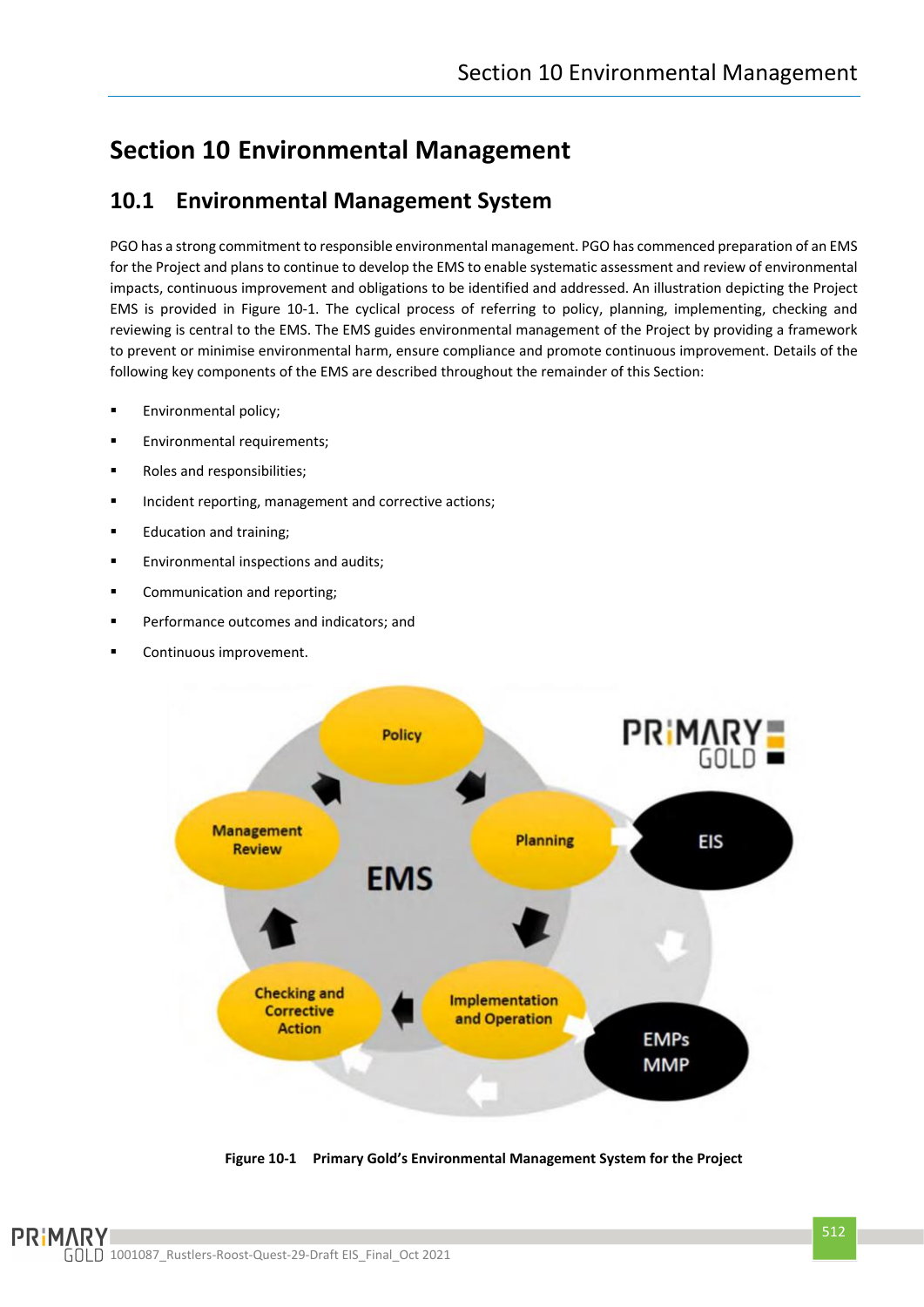An outline of the proposed EMS documentation structure is provided in [Figure 10-2](#page-22-2) below. The PGO Environmental Policy is the overarching environmental document for the Project (copy provided in Section 1.4.3). Beneath the Policy in the structure are the EIS commitments (Appendix U), closure specific commitments (Appendix J) and the Project Risk Register (Appendix B). The Risk Register has been developed with input from subject matter experts and forms the basis for identifying environmental risks and appropriate controls to ensure they are managed to acceptable levels. A Project EMP and various Topic EMPs or sub-plans will be developed to manage the impacts associated with the risks identified in the Risk Register (Appendix B). Several of the sub-plans have been prepared and appended to this Draft EIS (including a draft MCP, ESCP, WMP, AMDMP). The Risk Register shall be reviewed and updated on an annual basis, with changes to other system elements made accordingly. The annual review provides a cornerstone for continual improvement of environmental performance.



<span id="page-22-2"></span>**Figure 10-2 Primary Gold's Environmental Management System Documentation Structure for the Project**

## <span id="page-22-0"></span>**10.2 Environmental Policy**

PGO's Environmental Policy for the Project (copy provided in Section 1.4.3) outlines the commitment to promote sound environmental and community engagement practices, and to undertake all works in accordance with the relevant environmental regulatory requirements. The Environmental Policy shall be reviewed and updated if required on an annual basis. Copies of the Environmental Policy shall be displayed in prominent locations throughout the Project site.

## <span id="page-22-1"></span>**10.3 Environmental Requirements**

The PGO management team will identify and track the legal and other requirements applicable to its activities. A legislation register is to be maintained, providing a complete listing of applicable Acts, Regulations, Codes of Practice, Standards, Approvals, Licenses and Permits.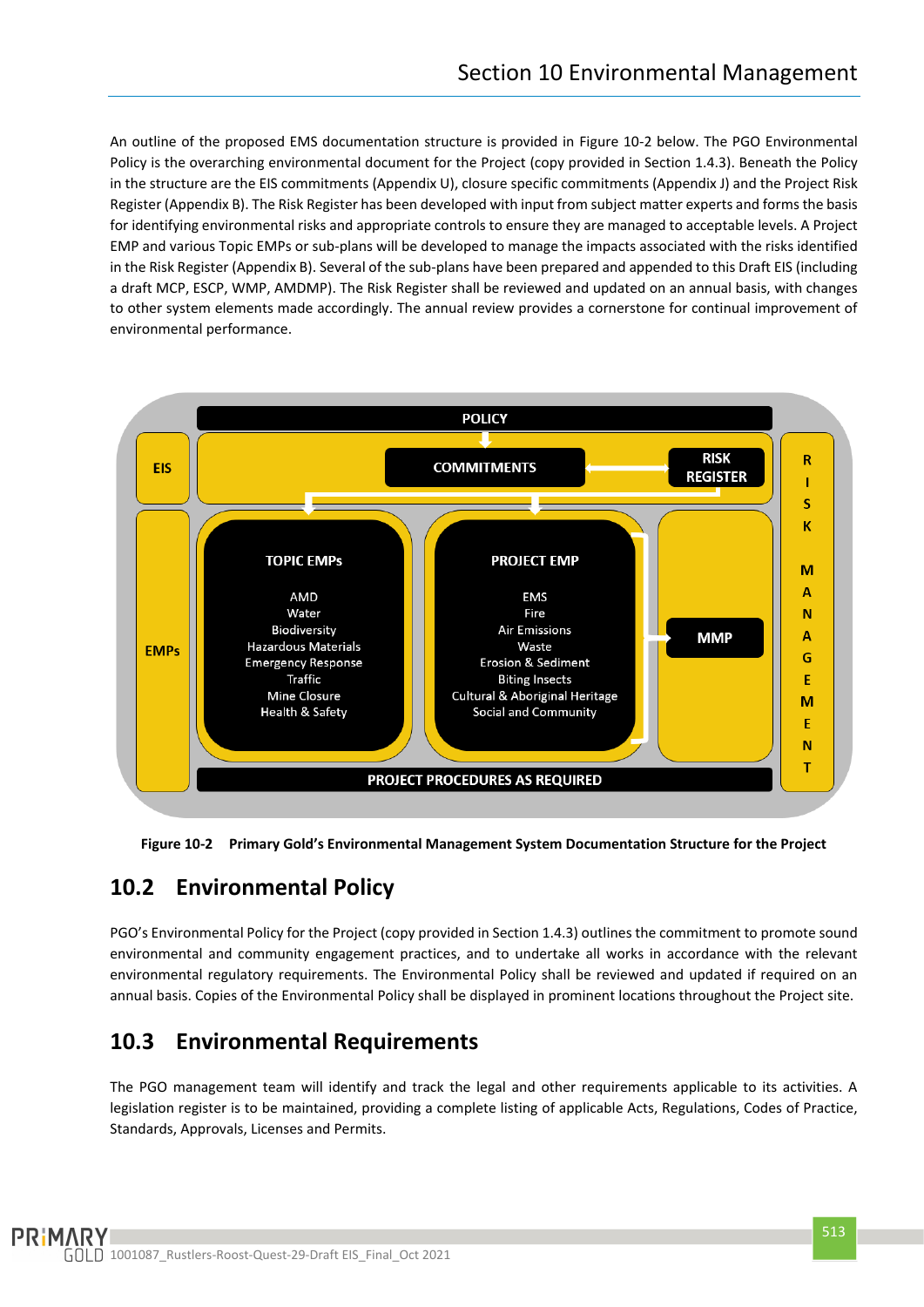A consolidated list of commitments made in this Draft EIS is provided in Appendix U and specific closure commitments within Appendix J. This list of commitments will form the basis of a commitments register, with other commitments and obligations added from sources such as MMPs, licences, laws and agreements.

### <span id="page-23-0"></span>**10.4 Roles and Responsibilities**

#### <span id="page-23-1"></span>**10.4.1 Overview**

Preliminary roles, responsibilities and authorities for design and construction phases are presented in Section [10.4.2.](#page-23-2) These will be revised once organisational structures for each phase of the Project are confirmed.

- In accordance with AS/NZS ISO 19011-2011 Guidelines for Quality and/or Environmental Management Systems Auditing:
- Position descriptions will contain responsibilities and accountabilities for environmental compliance and management;
- Include detail of authorities for relevant roles for environmental compliance and management; and
- Performance against environmental compliance and management requirements will be part of the annual performance review.

#### <span id="page-23-2"></span>**10.4.2 Design and Construction Works**

[Table](#page-23-3) 10-1 provides roles and responsibilities for design and construction works. Refer to Section 1.4.2 for the management organisational structure.

| Role                     | <b>Responsibility</b>                                                                                                                                                                             |
|--------------------------|---------------------------------------------------------------------------------------------------------------------------------------------------------------------------------------------------|
|                          | Approve and endorse the Environmental Policy.                                                                                                                                                     |
|                          | Ensure that adequate resources are available to comply with the Environmental Policy.                                                                                                             |
|                          | Taking accountability for the effectiveness of the environmental management framework.                                                                                                            |
| <b>Managing Director</b> | Ensuring that the environmental management framework achieves the intended outcomes.                                                                                                              |
|                          | Promoting continual improvement.                                                                                                                                                                  |
|                          | Supporting other relevant management roles to demonstrate their leadership as it applies to their<br>areas of responsibility.                                                                     |
|                          | Ensure compliance with all legal requirements including requirements of the NT EPA approval Project<br>commitments and other permits.                                                             |
|                          | Ensure that requirements of the Project EMP are incorporated into engineering and procurement<br>processes, and that these processes do not conflict with environmental performance requirements. |
|                          | Ensure that adequate resources are available to meet all compliance requirements and implement the<br>requirements of the Project EMP.                                                            |
| <b>Management Team</b>   | Ensuring that the Environmental Policy and objectives are established and are compatible with the<br>strategic direction and the context of the organisation.                                     |
|                          | Ensuring the integration of the environmental management framework requirements into the<br>organisation's business processes.                                                                    |
|                          | Directing and supporting personnel to contribute to the effectiveness of the environmental<br>management.                                                                                         |

#### <span id="page-23-3"></span>**Table 10-1 Draft Environmental Inspection Regime**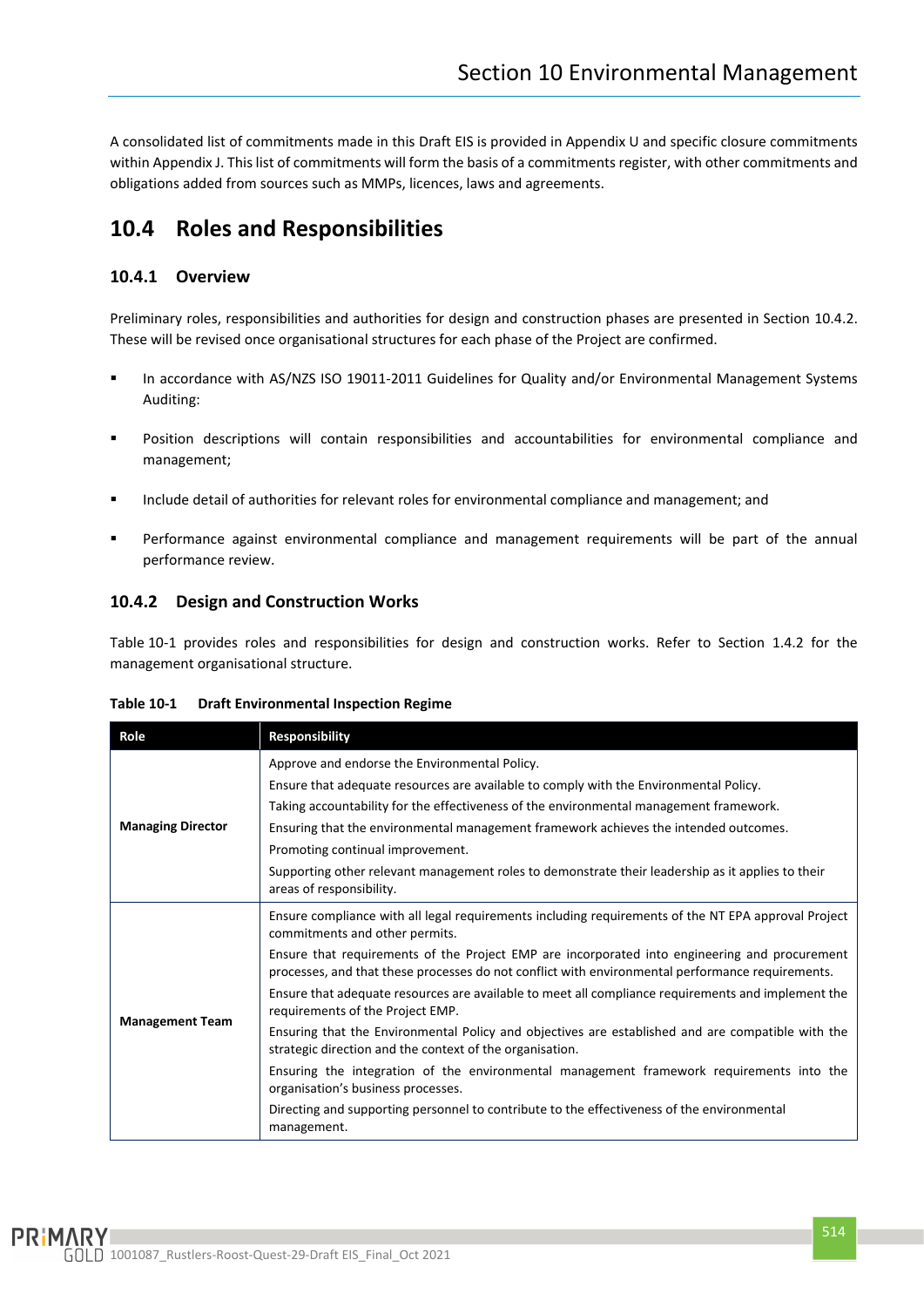| Role                             | Responsibility                                                                                                                                                                                                                                                                                                                                                       |  |  |
|----------------------------------|----------------------------------------------------------------------------------------------------------------------------------------------------------------------------------------------------------------------------------------------------------------------------------------------------------------------------------------------------------------------|--|--|
|                                  | Ensure that procurement and contracting strategies reflect environmental performance requirements.                                                                                                                                                                                                                                                                   |  |  |
| <b>Contract Management</b>       | Ensure that specifications and contracts include performance requirements in relation to energy and<br>water efficiency and other measures to reduce resource consumption and waste generation.                                                                                                                                                                      |  |  |
| and Procurement<br>Team          | Ensure that contractors hold necessary approvals and authorisations, particularly in relation to waste<br>management services.                                                                                                                                                                                                                                       |  |  |
|                                  | Review environmental performance credentials of potential contractors.                                                                                                                                                                                                                                                                                               |  |  |
|                                  | Demonstrate a visible and pro-active commitment to health and safety issue.                                                                                                                                                                                                                                                                                          |  |  |
|                                  | Ensure that design requirements set out in the EIS commitments, Project EMP and any other design<br>requirements needed to meet conditions of approval are incorporated into design.                                                                                                                                                                                 |  |  |
|                                  | Consider safety in design and minimisation of environmental impacts in design.<br>Ensure Project personnel are trained to improve awareness of environmental issues and<br>Reporting environmental performance and compliance to the Managing Director and Management<br>Ensuring non-conformances and environmental incidents are identified, reported and suitable |  |  |
|                                  | Demonstrate a visible and pro-active commitment to health, environment and safety.                                                                                                                                                                                                                                                                                   |  |  |
|                                  | Identify and provide resources and equipment for the effective management of environmental matters.                                                                                                                                                                                                                                                                  |  |  |
|                                  | responsibilities.                                                                                                                                                                                                                                                                                                                                                    |  |  |
| <b>Chief Mining Engineer</b>     | Coordinating control measures in the event of environmental emergency.                                                                                                                                                                                                                                                                                               |  |  |
|                                  | Controlling construction activities until environmental deficiencies are rectified.                                                                                                                                                                                                                                                                                  |  |  |
|                                  | Team through the provision of event-based incident reports and monthly construction performance<br>reports.                                                                                                                                                                                                                                                          |  |  |
|                                  | Ensuring Project operations are performed in accordance with legal and other requirements.                                                                                                                                                                                                                                                                           |  |  |
|                                  | Reviewing the effectiveness of the system for continual improvement.                                                                                                                                                                                                                                                                                                 |  |  |
|                                  | Ensuring Project personnel understand and comply with environmental requirements.                                                                                                                                                                                                                                                                                    |  |  |
|                                  | Provide advice and guidance to internal management, procurement and design teams, and external<br>contractors, in relation to environmental requirements.                                                                                                                                                                                                            |  |  |
|                                  | Conduct regular audits and checks of environmental performance to ensure the EIS conditions,<br>commitments, Project EMP and associated plans are implemented to meet the environmental<br>requirements for the Project.                                                                                                                                             |  |  |
|                                  | Review and approve the Project environmental risk register and EMP.                                                                                                                                                                                                                                                                                                  |  |  |
|                                  | Manage technical studies and research activities relating to environmental assessment and<br>management of the Project.                                                                                                                                                                                                                                              |  |  |
|                                  | Communicating the importance of effective environmental management and of conforming to the<br>environmental management framework requirements.                                                                                                                                                                                                                      |  |  |
|                                  | Reporting environmental non-compliances to management.                                                                                                                                                                                                                                                                                                               |  |  |
| <b>Environment, Health</b>       | Monitoring and documenting environmental performance through the completion of checklists and or<br>inspection reports.                                                                                                                                                                                                                                              |  |  |
| and Safety Manager               | Developing procedures specific to address applicable legal and other requirements.                                                                                                                                                                                                                                                                                   |  |  |
|                                  | Providing Project training and awareness programs.                                                                                                                                                                                                                                                                                                                   |  |  |
|                                  | Liaising with employees on environmental matters.                                                                                                                                                                                                                                                                                                                    |  |  |
|                                  | corrective actions are determined and completed.                                                                                                                                                                                                                                                                                                                     |  |  |
|                                  | Ensuring subcontractors fulfil their environmental obligations.                                                                                                                                                                                                                                                                                                      |  |  |
|                                  | Gathering, analysing and disseminating information on environmental legislation and other<br>requirements relevant to the Project.                                                                                                                                                                                                                                   |  |  |
|                                  | Coordinating control measures in the event of environmental emergency.                                                                                                                                                                                                                                                                                               |  |  |
|                                  | Preparing of completing weekly environmental inspections checklists or reports.                                                                                                                                                                                                                                                                                      |  |  |
|                                  | Manage external relations with landholders and other stakeholders.                                                                                                                                                                                                                                                                                                   |  |  |
|                                  | Coordinate investigation and response to complaints and incidents involving members of the public.                                                                                                                                                                                                                                                                   |  |  |
| <b>Contractor</b>                | Implement all relevant requirements of the EIS, permits and Project EMP.                                                                                                                                                                                                                                                                                             |  |  |
| <b>Construction</b><br>Managers, | Integrate environmental management requirements into work procedures and practices.                                                                                                                                                                                                                                                                                  |  |  |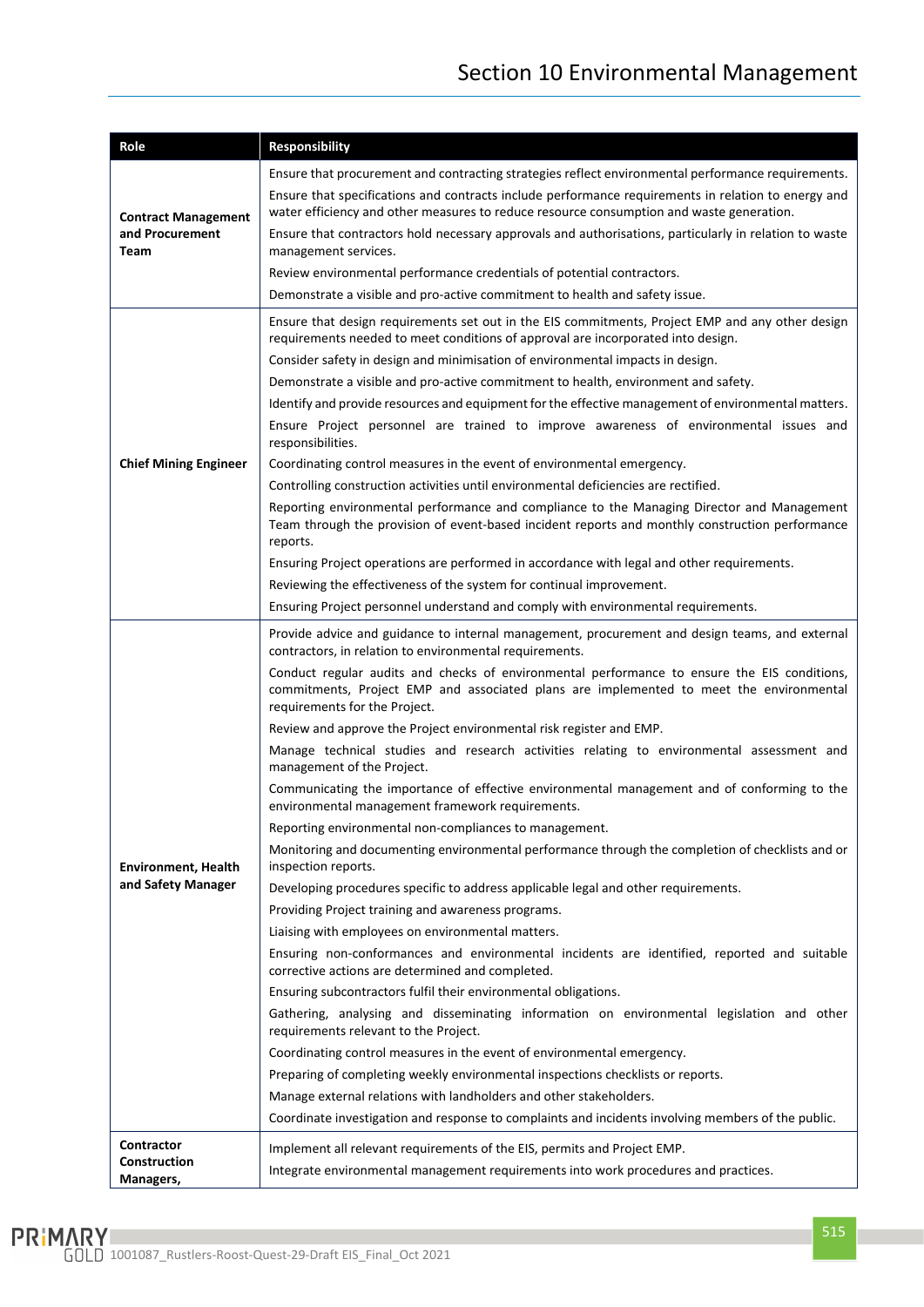| Role                        | <b>Responsibility</b>                                                                                                                                                    |
|-----------------------------|--------------------------------------------------------------------------------------------------------------------------------------------------------------------------|
| <b>Supervisors and</b>      | Conduct monitoring, auditing and reporting activities required by PGO.                                                                                                   |
| <b>Environment Staff</b>    | Provide initial responses to emergencies involving potential environmental impacts.                                                                                      |
|                             | Participate in incident investigations and assist with incident responses and investigations where<br>required to manage and address environmental impacts of incidents. |
|                             | Conduct induction training and toolbox talks on environmental topics.                                                                                                    |
|                             | Compile monthly and quarterly environmental reports.                                                                                                                     |
|                             | Comply with all relevant requirements of the EIS conditions, commitments and Project EMP.                                                                                |
|                             | Identify and report any potential or actual environmental non-conformance or near miss to the EH&S<br>Manager.                                                           |
| Contractor                  | Comply with the relevant acts, regulations, standards and contractual requirements.                                                                                      |
| <b>Construction workers</b> | Comply with the environmental policy and procedures.                                                                                                                     |
| and all other staff         | Comply with management / supervisory directions.                                                                                                                         |
|                             | Attend induction and training on environmental awareness as directed.                                                                                                    |
|                             | Be aware of environmental risks associated with work activities as identified on risk assessments for<br>those activities.                                               |

## <span id="page-25-0"></span>**10.5 Incident Reporting, Management and Corrective Actions**

#### <span id="page-25-1"></span>**10.5.1 Incident Reporting and Management**

An Incident Management Procedure has been developed for the Project. All events (e.g. near misses, audit noncompliances), incidents and injuries shall be reported, assessed and recorded as per the Incident Reporting process illustrated i[n Figure 10-3](#page-27-0) and described below:

- All hazards and incidents are reported to the appropriate Supervisor as soon as the hazard or incident is identified;
- All significant safety incidents are recorded and reported to NT WorkSafe under the *Work Health and Safety (National Uniform Legislation) Act 2011* (NT);
- All significant environmental incidents are recorded and reported to DITT as required under Section 29 of the *Mining Management Act 2001* (NT);
- Where required, copies of the environmental incident report are submitted to the DEPWS and a copy submitted to the AAPA where the incident involves damage or destruction of Aboriginal heritage sites; and
- All significant incidents are investigated, with follow up actions allocated to improve systems and prevent recurrence.

Reportable incidents may include environmental events (such as spillages, unplanned discharges, non‐compliance with approval or licence conditions, over clearing and fauna deaths), minor illnesses, minor injuries, medically treated injuries, or serious and potentially serious injuries.

Involvement by the management team in routine inspections by EH&S personnel will ensure that the Corporate level of commitment to the management of EH&S is apparent to all personnel and contractors. Regular and routine site management meetings and communication protocols will ensure prompt reporting of incidents and follow ups.

In the event of a major environmental or safety incident, the matter will be reported to the Chief Mining Engineer and Managing Director who will coordinate any necessary response according to the Emergency and Crisis Management Plan. It is the responsibility of the Chief Mining Engineer to report the occurrence of a serious accident or critical incident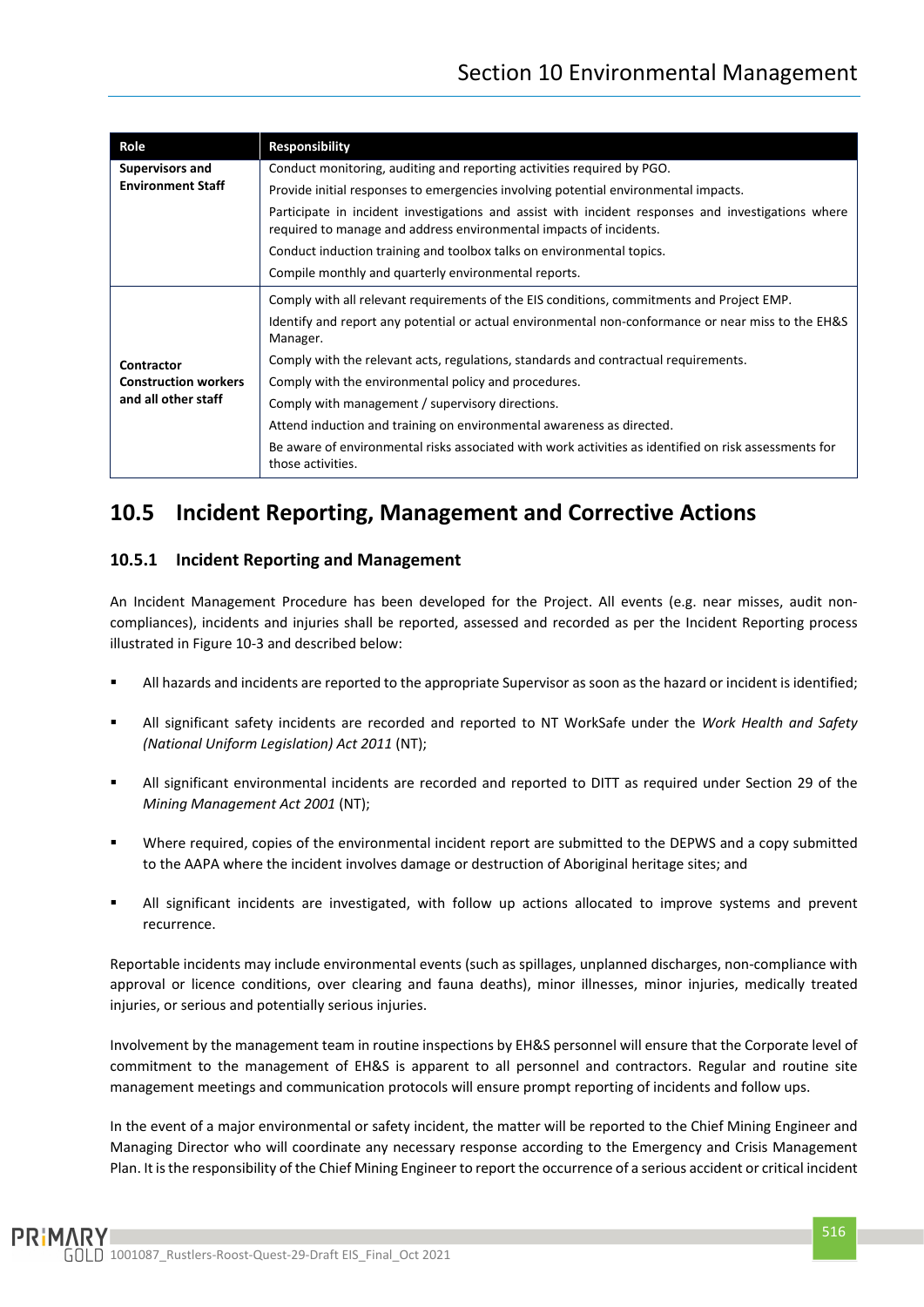to the CEO of the DITT in accordance with Section 29 of *the Mining Management Act 2001* and conduct a full investigation. Investigations will aim to identify system improvements and will allocate actions to appropriate positions in the organisation to provide for continuous improvement.

#### <span id="page-26-0"></span>**10.5.2 Corrective Actions**

Corrective and preventative action requires that PGO implements a corrective action process consisting of the following steps:

- Identification of a problem (failure or deficiency);
- Root cause analysis to identify causes and determine solutions;
- Decision as to the appropriate action;
- Application and documentation of corrective or preventative action; and
- Follow-up and evaluation.

Corrective actions in relation to environmental management may arise from:

- Recommendations and outcomes of incident investigation reports, including investigations into incidents, near misses and non-compliances;
- Reviews of monitoring results indicating that performance requirements are not being met and/or that trends indicate that environmental degradation may be occurring;
- Checks and inspections (note that minor corrective actions identified through checks and inspections will generally be resolved on the spot);
- Identification of hazards or improvement opportunities;
- Audit recommendations; and
- Complaints.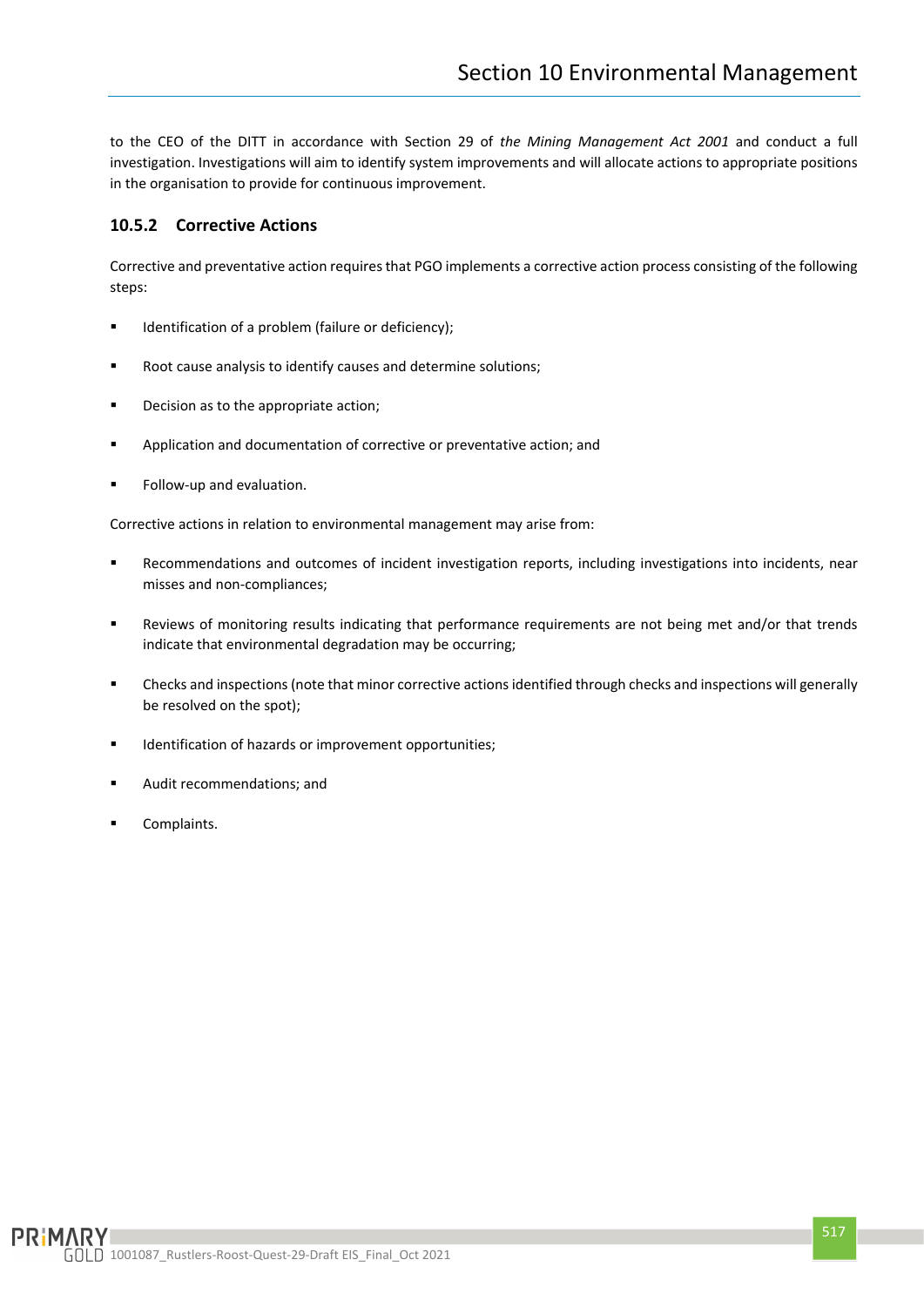

<span id="page-27-0"></span>**Figure 10-3 Primary Gold's Environmental Incident Management Process for the Project**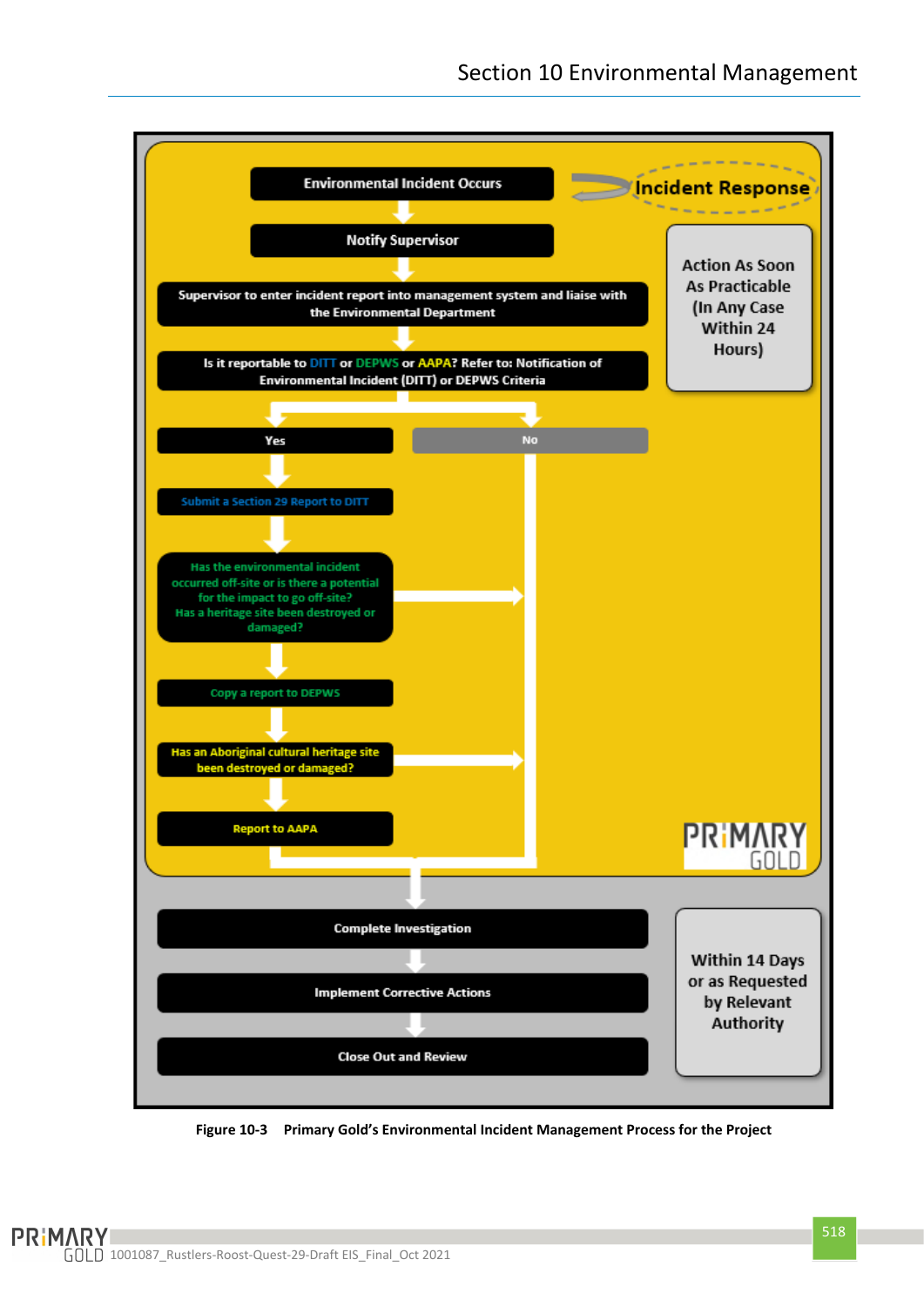## <span id="page-28-0"></span>**10.6 Education and Training**

PGO will develop and provide all employees and contractors working on the site with an induction. The induction will include an introduction to the site and establish the minimum standards required of all persons to the site. An overview of environmental management will be included along with employees' responsibilities with regard to the environment and their own health and safety. All Contractors will be required to ensure their employees have the required level of competence and training, and provide evidence to PGO.

All health, safety and environmental policies will be communicated to employees and contractors. All employees/contractors will be responsible for adherence to corporate and site policies as part of their duty of care and employment contract conditions. Implementation of the policies is achieved by:

- Employment strategies;
- Copies of policies included in tender documents and contracts;
- Induction of employees, contractors, contractor's employees and visitors;
- Displaying of policies in work areas;
- Training programs; and
- Policies available on the internal server.

Ongoing awareness and communication of environmental issues will be reinforced through email notification, bulletin boards, daily site meetings, toolbox talks, training and awareness programmes. Communication meetings will be regularly held and environmental issues raised and discussed as needed.

All staff will be required to follow department guidelines on off-road driving, safety, ground clearing, staged rehabilitation, bio-security, weed reporting and spread minimisation, and report native and feral animal sightings to the environmental representatives. They are also required to report any environmental incidents to their supervisor or manager and take appropriate action. A preliminary training matrix has been development and provided i[n Table](#page-28-1) 10-2.

<span id="page-28-1"></span>

| <b>Training</b>                                       | <b>Managing Director</b> | Team<br>Management | Team<br>Contract<br>Management | <b>Chief Mining</b><br>Engineer | and Safety<br>Environment,<br>Manager<br>Health: | Supervisors<br>Contractor | 륺<br>Contractors and<br>other staff | <b>Visitors</b> |
|-------------------------------------------------------|--------------------------|--------------------|--------------------------------|---------------------------------|--------------------------------------------------|---------------------------|-------------------------------------|-----------------|
| <b>General induction</b>                              | M                        | M                  | M                              | M                               | M                                                | M                         | M                                   |                 |
| <b>Short induction</b>                                |                          |                    |                                |                                 |                                                  |                           |                                     | M               |
| <b>PGO environmental</b><br>management framework      | M                        | M                  | M                              | M                               | M                                                | M                         |                                     |                 |
| Legal and other obligations                           | M                        | M                  |                                | M                               | M                                                | M                         |                                     |                 |
| Degree qualification -<br>environmental<br>management |                          |                    |                                |                                 | M                                                |                           |                                     |                 |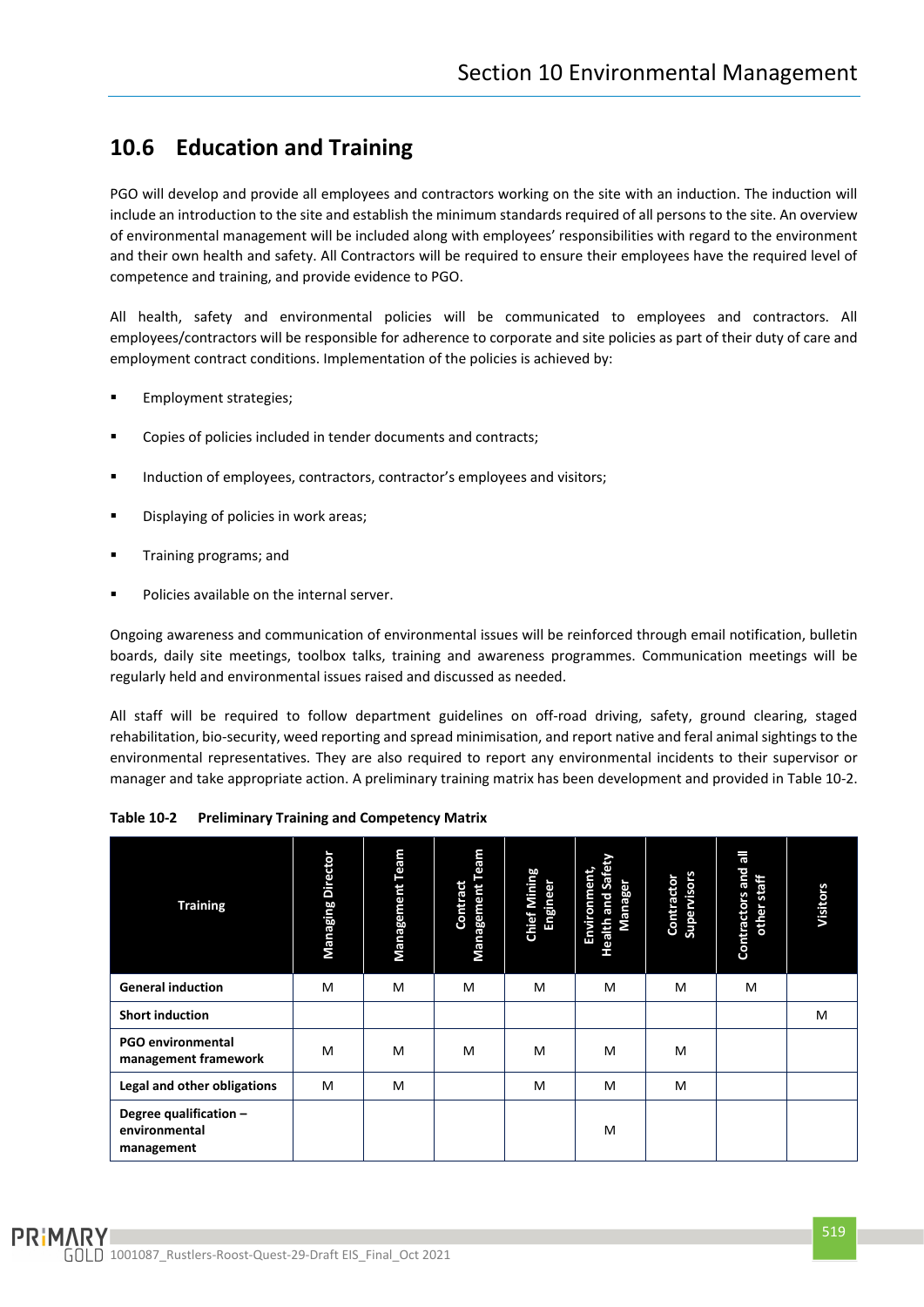| <b>Training</b>                                                                                                                      | <b>Managing Director</b> | Management Team | Management Team<br>Contract | <b>Chief Mining</b><br>Engineer | Health and Safety<br>Environment,<br>Manager | Supervisors<br>Contractor | Contractors and all<br>other staff | <b>Visitors</b> |
|--------------------------------------------------------------------------------------------------------------------------------------|--------------------------|-----------------|-----------------------------|---------------------------------|----------------------------------------------|---------------------------|------------------------------------|-----------------|
| Dangerous goods storage<br>and handling                                                                                              |                          |                 |                             | M                               | М                                            | м                         | AR                                 |                 |
| Waste management and<br>minimisation                                                                                                 |                          |                 | M                           | м                               | м                                            | м                         | AR                                 |                 |
| Spill prevention and<br>response                                                                                                     |                          |                 |                             | м                               | М                                            | м                         | м                                  |                 |
| <b>Fire fighting</b>                                                                                                                 |                          |                 |                             | AR                              | AR                                           | AR                        | AR                                 |                 |
| <b>Erosion and sediment</b><br>control                                                                                               |                          |                 |                             | M                               | м                                            | м                         | М                                  |                 |
| <b>Energy and water</b><br>conservation, including<br>vehicle operation to<br>minimise energy<br>consumption                         |                          |                 | M                           | M                               | M                                            | м                         | AR                                 |                 |
| <b>Cultural heritage awareness</b><br>and monitoring                                                                                 |                          | м               | M                           | M                               | м                                            | м                         | м                                  | M               |
| <b>Weed hygiene</b>                                                                                                                  |                          |                 | M                           | М                               | М                                            | М                         | м                                  | M               |
| Introductory training - new<br>or substantially amended<br>procedures                                                                |                          | AR              | AR                          | AR                              | м                                            | AR                        | AR                                 |                 |
| Toolbox talks -<br>environmental topics<br>including minor changes to<br>compliance and<br>management requirements<br>and procedures | AR                       | м               | M                           | M                               | м                                            | м                         | м                                  | AR              |

 $M =$  Mandatory

<span id="page-29-0"></span>AR = As relevant to work requirements

## **10.7 Environmental Inspections and Audits**

#### <span id="page-29-1"></span>**10.7.1 Inspections**

Regular environmental site inspections shall be conducted throughout the life of the Project. These inspections shall be undertaken by the EH&S Manager (or nominated personnel), utilising an Environmental Inspection Checklist that shall be developed for the Project.

The checklist will record whether the performance requirement for each item was achieved and corrective actions required to achieve the performance requirement. Where the non-conformance does not present a significant risk of environmental harm, and can be corrected promptly, the corrective action will be closed out on the checklist. Where the risk of environmental harm is more significant and/or the corrective action cannot be undertaken promptly, the action will be recorded in the corrective action register. [Table](#page-30-1) 10-3 provides the draft environmental inspection regime for the Project.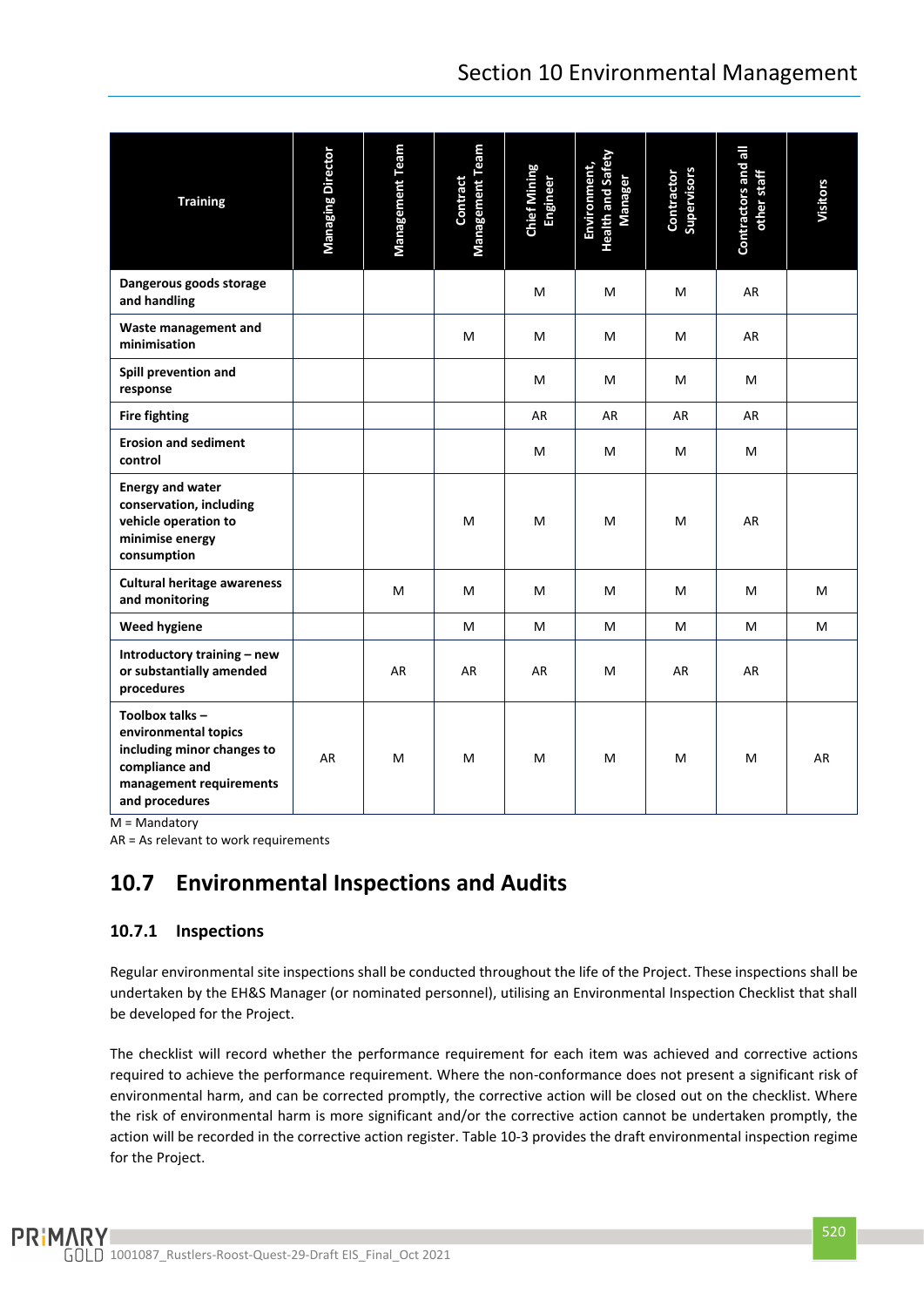| Inspection                                         | <b>Frequency</b>                                           | Responsible                       | Output                                       | <b>Tracking</b>                      |
|----------------------------------------------------|------------------------------------------------------------|-----------------------------------|----------------------------------------------|--------------------------------------|
| Site-wide<br>Environmental<br>Inspection           | Weekly                                                     | PGO Site<br>Environmental Officer | Weekly Inspection<br>Report                  | <b>Corrective Action</b><br>Register |
| Project-specific<br>Environmental<br>Inspection    | As per Contractor EMP                                      | Contractor                        | As per Contractor EMP                        | Corrective Action<br>Register        |
| Project-specific<br>Pre-Wet Weather<br>Inspection  | Forecast 80% chance<br>of 10 mm or more in<br>24 hr period | Contractor                        | Pre-Wet Weather<br>Inspection Report         | Corrective Action<br>Register        |
| Project-specific<br>Post-Wet Weather<br>Inspection | Next day after 10 mm<br>or more of rain in<br>24 hr period | Contractor                        | Post-Wet Weather<br><b>Inspection Report</b> | Corrective Action<br>Register        |
| Site-wide<br>Environmental<br>Observation          | Ad Hoc                                                     | PGO Site<br>Environmental Officer | Environmental<br><b>Observation Report</b>   | Corrective Action<br>Register        |

<span id="page-30-1"></span>**Table 10-3 Draft Environmental Inspection Regime**

#### <span id="page-30-0"></span>**10.7.2 Audits**

#### **10.7.2.1 Overview**

Project performance against PGO and regulatory requirements shall be audited to assess compliance and ensure any non‐compliances identified are appropriately addressed. Environmental audits shall be regularly conducted during the construction, operational and closure phases of the Project.

Records management systems developed by Contractors employed for the Project shall include an interface whereby the PGO representatives can readily access monitoring and reporting information, including compliance audit program reporting.

The following standards may be relevant to auditing activities:

- AS/NZS ISO 14015-2001 Environmental Management Environmental Assessment of Sites and Organisations;
- AS/NZS ISO/IEC 17021:2011 Conformity assessment Requirements for bodies providing audit and certification of management systems;
- AS/NZS ISO 19011-2011 Guidelines for Quality and/or Environmental Management Systems Auditing; and
- ISO 19011:2011 Guidelines for auditing management systems.

Draft audit reports will be reviewed by the EH&S Manager. Once an audit report is finalised:

- Audit reports will be circulated to the management team;
- Recommendations will be entered into a corrective action register;
- Findings will be discussed at management meetings;
- Where relevant, findings will be presented as toolbox talks;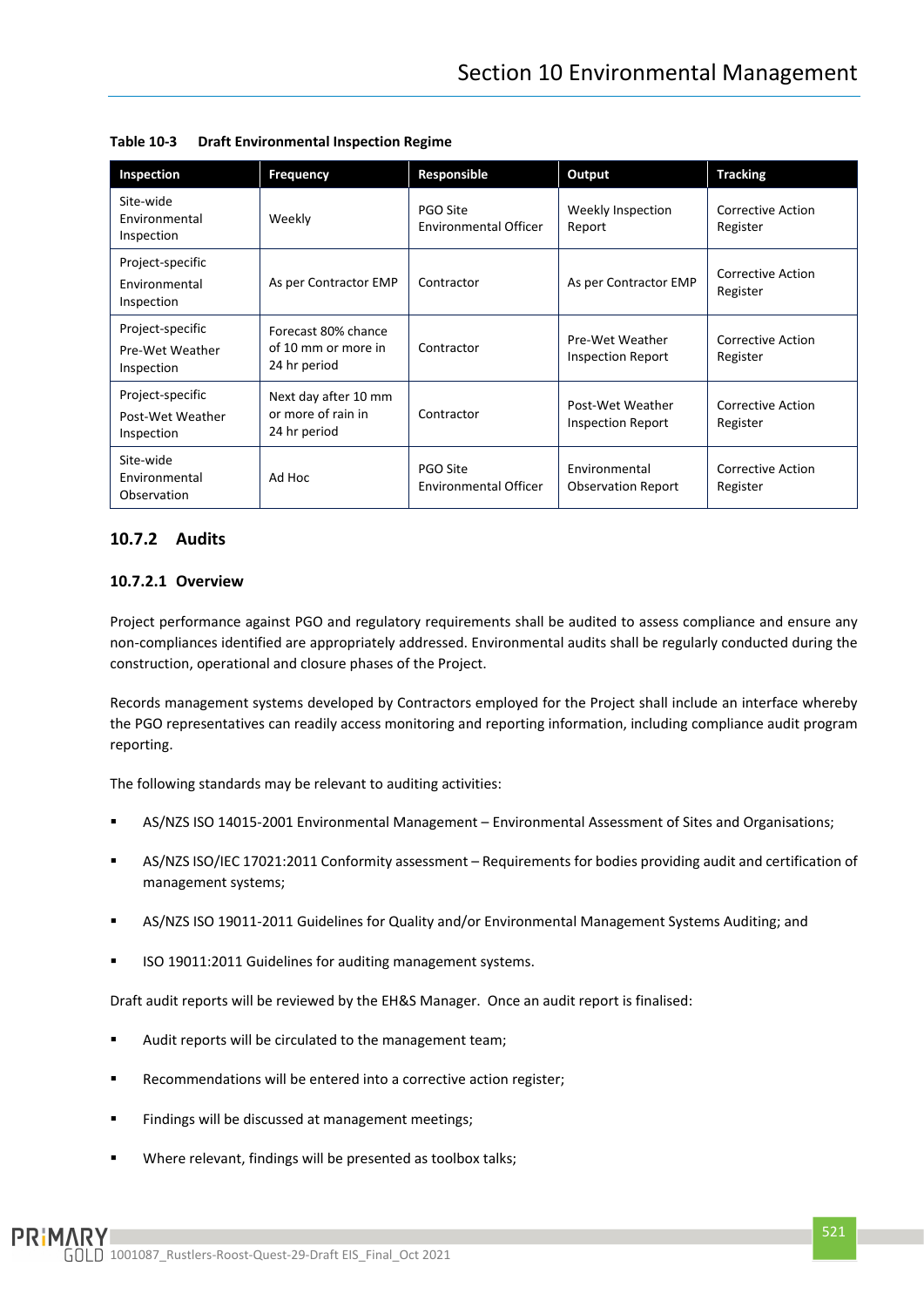- Reports and findings will be tabled at management reviews; and
- Any non-compliances that are required to be reported under legislation or conditions of approval will be reported.

#### **10.7.2.2 Internal**

Auditing during construction will depend on the contracting strategy which is currently being finalised. For contractors/subcontractors, PGO will conduct audits on a six-monthly basis, or for shorter duration contracts, at least once during the contract duration. These audits will cover:

- Contractor's compliance with legal and other obligations;
- Whether contractor's management plans have appropriately identified environmental impacts and risks;
- Whether roles, responsibilities and training and competency requirements have been identified and followed;
- Whether adequate management and control strategies are in place to achieve compliance with legal requirements and performance requirements documented in the Project EMP;
- Whether management and control strategies are being implemented;
- Monitoring approaches and outcomes, and identification and implementation of corrective actions; and
- Adequacy of record keeping and reporting.

It would also be expected that contractors will have internal and external audit programs. Internal audits of environmental performance will be conducted by PGO annually.

### <span id="page-31-0"></span>**10.8 Communication and Reporting**

#### <span id="page-31-1"></span>**10.8.1 Project Internal**

Internal reporting will be required in response to relevant Project and legislative requirements. Internal Project reporting is set out in [Table](#page-31-2) 10-4.

| <b>Reporting Trigger</b>                                       | <b>Report Content</b>                                      | <b>Report Recipient</b>                | <b>Reporting Trigger</b>                                                                |
|----------------------------------------------------------------|------------------------------------------------------------|----------------------------------------|-----------------------------------------------------------------------------------------|
| Monthly Fauna Sightings /<br>Mortality                         | All Pest Flora and Fauna sited<br><b>Fauna Mortalities</b> | <b>PGO Site Environment</b><br>Officer | 10 <sup>th</sup> Business day of<br>following month post<br>reporting period            |
| National Greenhouse<br><b>Energy Reporting</b>                 | Energy consumption                                         | <b>PGO Operations</b><br>Manager       | 10 <sup>th</sup> Business day of<br>following month post<br>reporting period            |
| National Pollutant<br>Inventory                                | Pollutant emissions                                        | <b>PGO Operations</b><br>Manager       | 10 <sup>th</sup> Business day of<br>following month post<br>reporting period            |
| Wet Weather Pre and Post<br><b>ESC</b>                         | Details of all wet weather pre and post<br>inspections     | <b>PGO Site Environment</b><br>Officer | Each day as requested by<br><b>PGO</b>                                                  |
| Incidents causing actual or<br>potential environmental<br>harm | Incident investigation and corrective<br>actions           | <b>PGO Site Environment</b><br>Officer | In line with Environmental<br>Incident Reporting and<br><b>Classification Procedure</b> |

<span id="page-31-2"></span>**Table 10-4 Project Internal Reporting**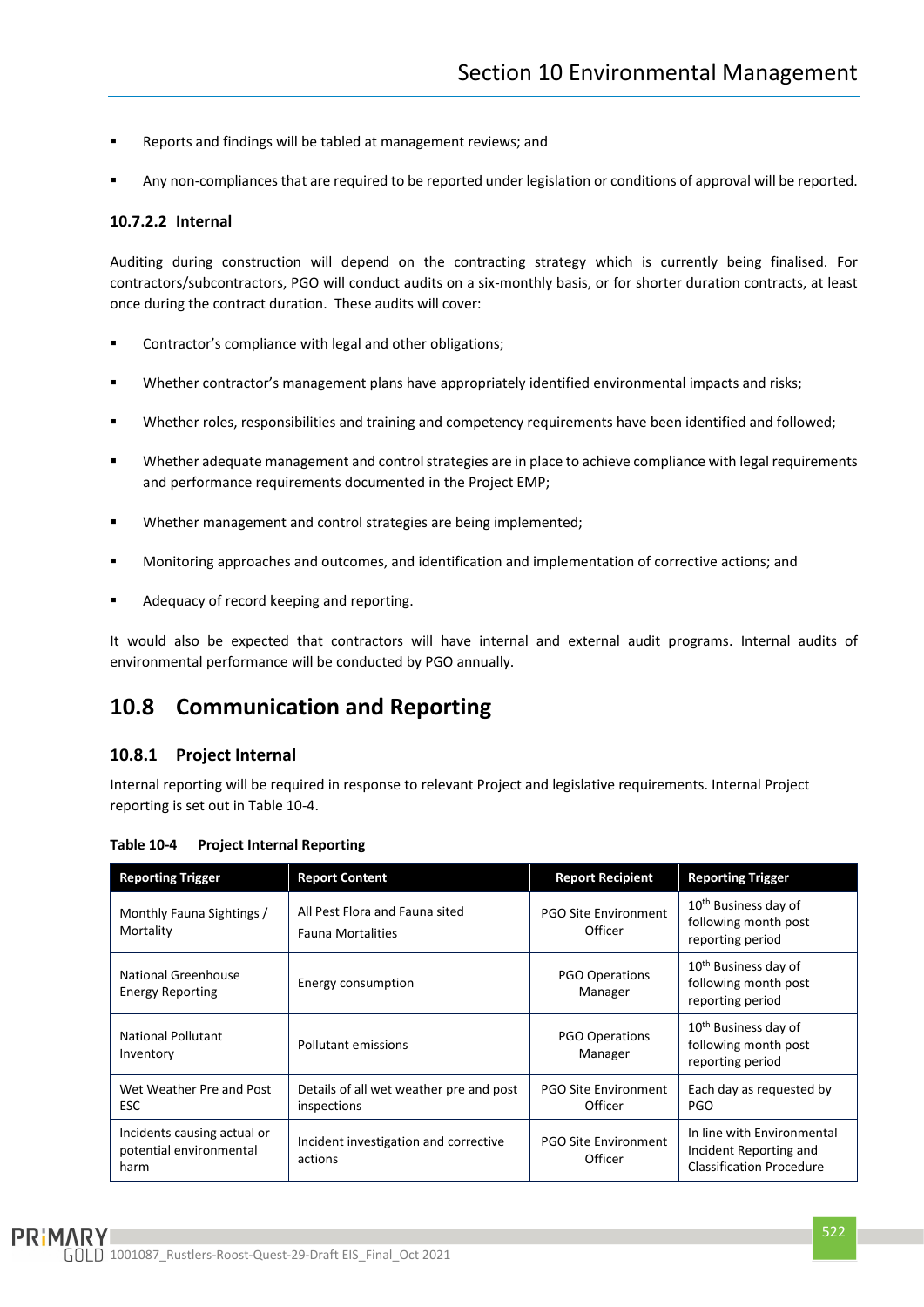| <b>Reporting Trigger</b>                                   | <b>Report Content</b> | <b>Report Recipient</b>                | <b>Reporting Trigger</b>                              |
|------------------------------------------------------------|-----------------------|----------------------------------------|-------------------------------------------------------|
| Contractor Monitoring and<br><b>Reporting Requirements</b> | As per Contractor EMP | <b>PGO Site Environment</b><br>Officer | In line with the<br>requirements prescribed in<br>EMP |

#### <span id="page-32-0"></span>**10.8.2 Project External**

External reporting is expected to be required in response to legislative requirements. Initial reporting requirements are set out i[n Table](#page-32-2) 10-5 and this will be updated based on conditions of approvals.

| <b>Reporting Trigger</b>                                       | <b>Report Content</b>                            | <b>Responsibility</b>            | <b>Report Recipient</b>   | <b>Reporting Trigger</b>                                                               |
|----------------------------------------------------------------|--------------------------------------------------|----------------------------------|---------------------------|----------------------------------------------------------------------------------------|
| Annual return                                                  | Annual audit compliance report                   | PGO Chief Mining<br>Engineer     | <b>DEPWS</b>              | <b>TBA</b>                                                                             |
| <b>Environmental Mining</b><br>Report                          | Report performance against the<br><b>MMP</b>     | PGO EH&S<br>Manager              | <b>DITT</b>               | Prior 30 June each<br>year                                                             |
| NT EPA Approval                                                | As per conditions                                | <b>PGO EH&amp;S</b><br>Manager   | <b>NT EPA</b>             | <b>TBA</b>                                                                             |
| National Greenhouse<br><b>Energy Reporting</b>                 | Energy consumption                               | <b>PGO Operations</b><br>Manager | Clean Energy<br>Regulator | <b>TBA</b>                                                                             |
| <b>National Pollutant</b><br>Inventory                         | Pollutant emissions                              | <b>PGO Operations</b><br>Manager | <b>DAWE</b>               | <b>TBA</b>                                                                             |
| Incidents causing<br>actual or potential<br>environmental harm | Incident investigation and<br>corrective actions | <b>PGO EH&amp;S</b><br>Manager   | <b>DEPWS</b>              | In line with<br>Environmental<br>Incident Reporting and<br>Classification<br>Procedure |

<span id="page-32-2"></span>**Table 10-5 External Environmental Reporting Requirements**

#### <span id="page-32-1"></span>**10.8.3 Contractor Monthly Reporting**

Monthly Environmental Reports must be prepared and sent to the Chief Mining Engineer and Managing Director by the 10<sup>th</sup> day of the following month. The monthly environmental report is to include the following:

- All complaints/ enquiries received, and actions taken to resolve issues;
- All discharges from licensed points and any other dewatering activities including dates, times, monitoring results and volumes released;
- All information regarding any incident or non-compliance that has occurred on site;
- Construction updates for high-risk activities;
- Status of approvals;
- Details of compliance with relevant conditions and legislative requirements;
- **■** Identify opportunities for continual improvement of the environmental management processes and practices;
- All environmental monitoring data including but not limited to rainfall, dust, noise and vibration, and water quality; and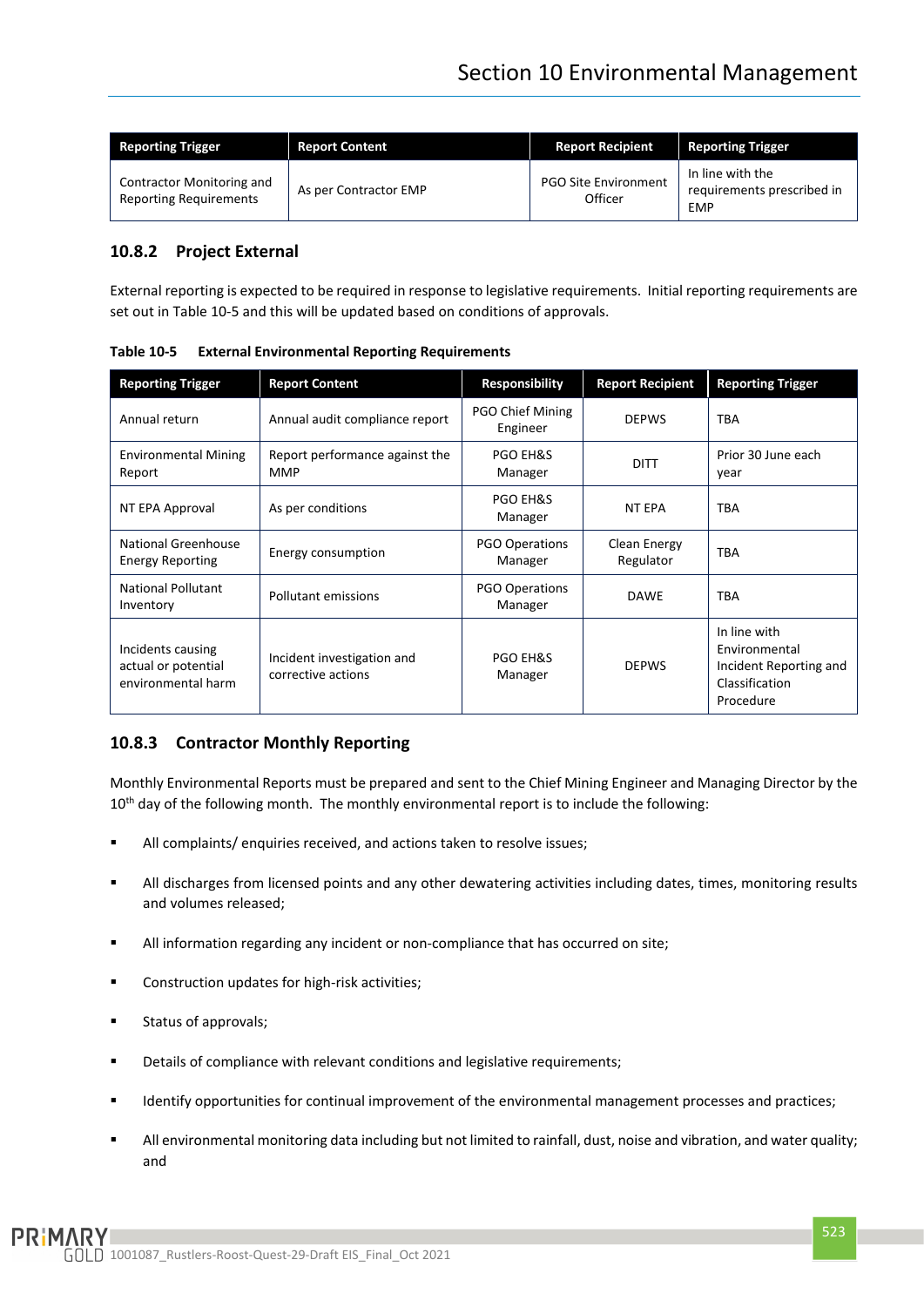- Provide the following information on a monthly basis including but not limited to:
	- Vegetation clearing quantities by type and quantity;
	- Fauna and flora relocations;
	- Incident locations;
	- Approved water discharge locations and associated water quality results;
	- Water quality monitoring data;
	- Disturbance Footprint; and
	- Ecological survey data.

#### <span id="page-33-0"></span>**10.8.4 Records of Environmental Activities**

PGO and contractor(s) HSE representatives will maintain, as part of the Project records, legible environmental records of all environmental activities associated with work under the contract to demonstrate compliance with conditions of approval, the Project EMP and contractor EMP. The records must include:

- Site environmental inspection reports;
- Environmental monitoring data and reports (records are to identify the date and time of any sampling, the sample location and the person carrying out the sampling);
- Internal and external audit reports;
- Reports of environmental incidents, environmental complaints or enquiries, associated actions taken, and followup actions;
- Minutes of management review meetings;
- All records required to demonstrate compliance with the conditions of approval associated with the works;
- Monthly reports of environmental performance (see Section [10.8.3\)](#page-32-1), including all non-compliances with conditions of approval; and
- Induction and training records.

These records are to be maintained for at least five years.

#### <span id="page-33-1"></span>**10.8.5 Documentation, Document Control and Records**

The Project EMP, documents and registers will be controlled documents subject to unique document identifiers and version control. The corrective action register will be managed through a database to ensure that updates on the status of corrective actions are available to managers and supervisors.

Other documentation and records to be retained will include:

Incident register and investigation reports;

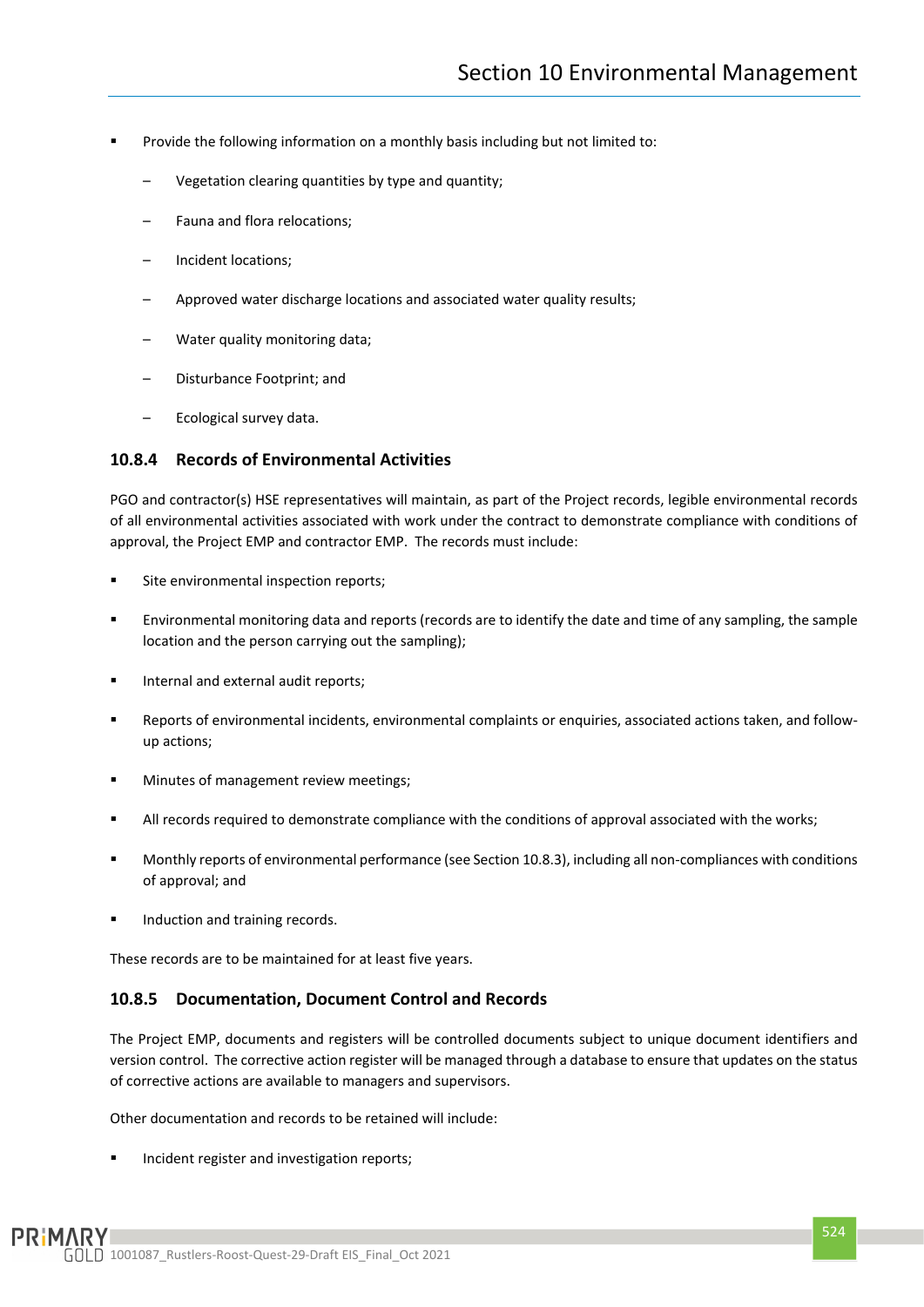- Corrective actions register;
- Complaints register;
- Inspection records (e.g. completed site checklists);
- Maintenance records (contractor);
- Consultation register;
- Records of training and induction;
- Audit reports; and
- All monitoring records.

Monitoring records in relation to the Project must be retained for five years and will be available for provision to the administering authority within 10 business days of any request.

Where changes are required to Project documents, the Project Manager will coordinate and where required approve all amendments/revisions to the documents as required.

The following Project documents will be controlled documents:

- Environmental management plan, any associated sub-plans and appendices; and
- Environmental procedures and forms.

Where superseded versions of controlled documents are required to be retained for any purposes, documents will be identified 'Superseded' to prevent the unintended use of obsolete information.

#### <span id="page-34-0"></span>**10.9 Performance Outcomes and Indicators**

Performance outcomes and indicators will be identified within the Project EMP. Planning, objectives and targets will be:

- Specific to the Project;
- Quantified and measurable;
- Realistic and achievable;
- Focused on continual improvement:
- Consistent with, and related to, PGO's Environmental Policy;
- Periodically reviewed and, if required, revised; and
- Performance indicators will be reviewed annually.